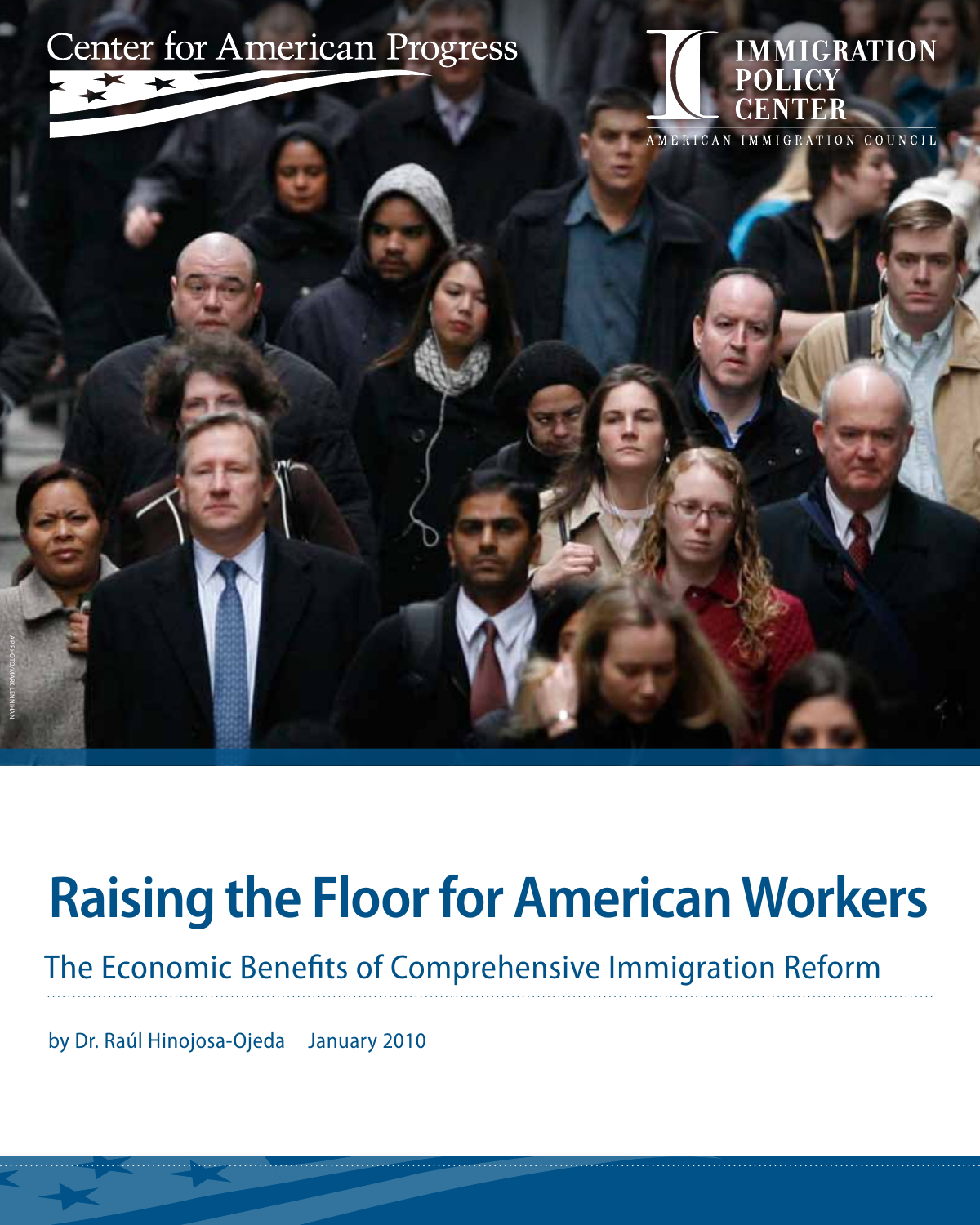



# **Raising the Floor for American Workers**

# The Economic Benefits of Comprehensive Immigration Reform

by Dr. Raúl Hinojosa-Ojeda<sup>1</sup> January 2010

Copyright © 2010 Center for American Progress, American Immigration Council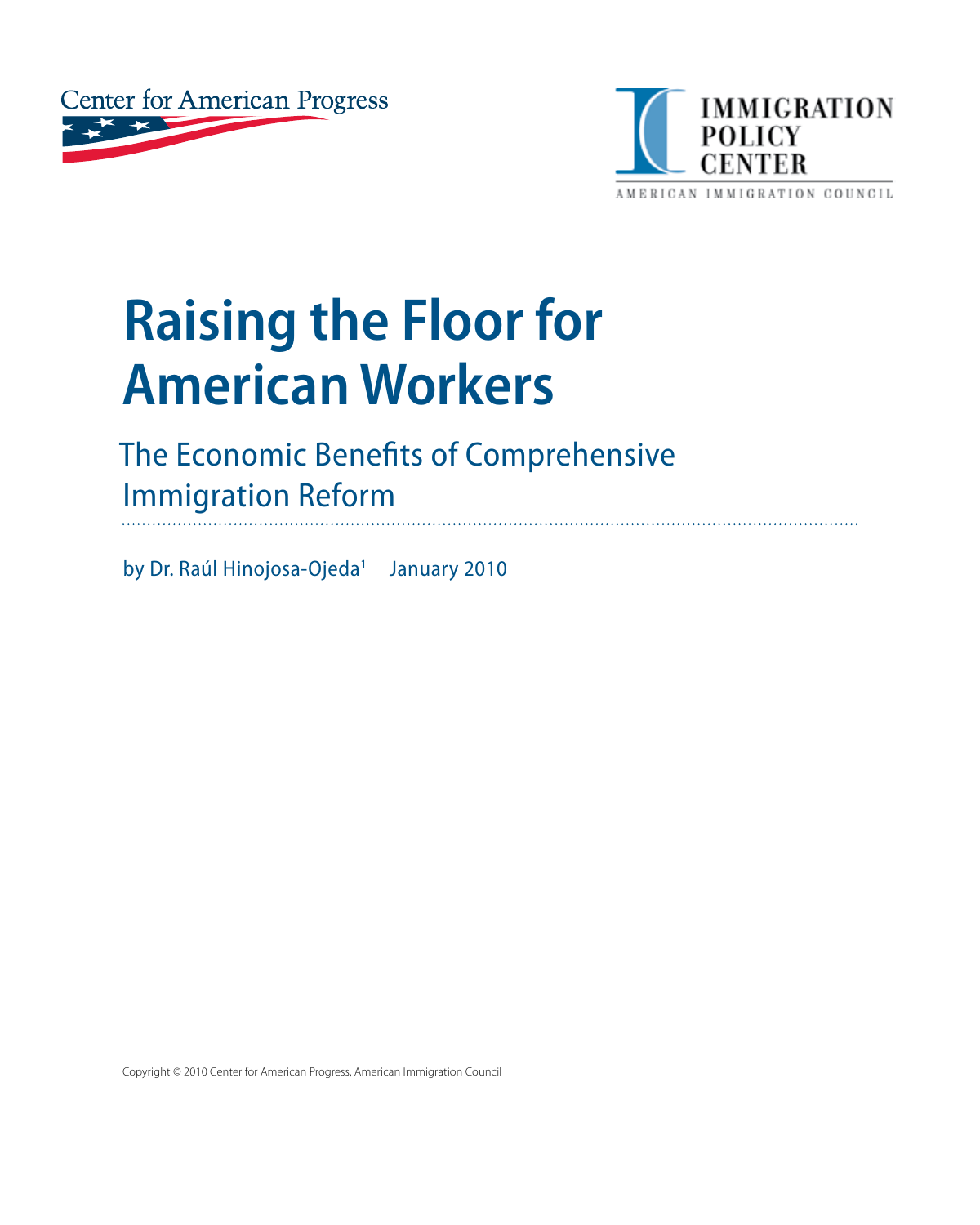# Executive summary

The U.S. government has attempted for more than two decades to put a stop to unauthorized immigration from and through Mexico by implementing "enforcement-only" measures along the U.S.-Mexico border and at work sites across the country. These measures have failed to end unauthorized immigration and placed downward pressure on wages in a broad swath of industries.

Comprehensive immigration reform that legalizes currently unauthorized immigrants and creates flexible legal limits on future immigration in the context of full labor rights would help American workers and the U.S. economy. Unlike the current enforcement-only strategy, comprehensive reform would raise the "wage floor" for the entire U.S. economy—to the benefit of both immigrant and native-born workers.

The historical experience of legalization under the 1986 Immigration Reform and Control Act, or IRCA indicates that comprehensive immigration reform would raise wages, increase consumption, create jobs, and generate additional tax revenue. Even though IRCA was implemented during an economic recession characterized by high unemployment, it still helped raise wages and spurred increases in educational, home, and smallbusiness investments by newly legalized immigrants. Taking the experience of IRCA as a starting point, we estimate that comprehensive immigration reform would yield at least \$1.5 trillion in cumulative U.S. gross domestic product over 10 years. This is a compelling economic reason to move away from the current "vicious cycle" where enforcement-only policies perpetuate unauthorized migration and exert downward pressure on already low wages, and toward a "virtuous cycle" of worker empowerment in which legal status and labor rights exert upward pressure on wages.

This report uses a computable general equilibrium model to estimate the economic ramifications of three different scenarios: 1) comprehensive immigration reform that creates a pathway to legal status for unauthorized immigrants in the United States and establishes flexible limits on permanent and temporary immigration that respond to changes in U.S. labor demand in the future; 2) a program for temporary workers only that does not include a pathway to permanent status or more flexible legal limits on permanent immigration in the future; and 3) mass deportation to expel all unauthorized immigrants and effectively seal the U.S.-Mexico border. The model shows that comprehensive immigration reform produces the greatest economic benefits: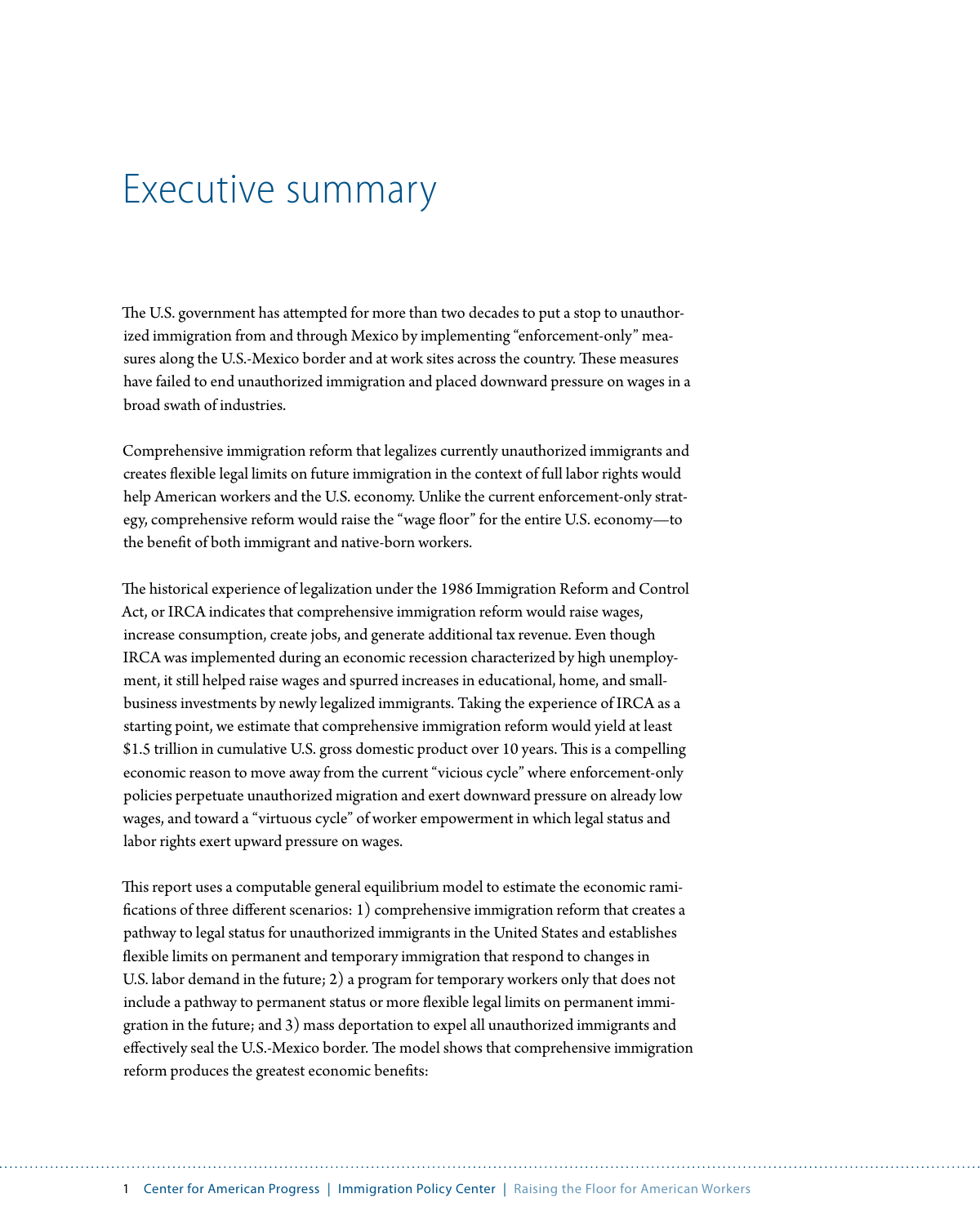- • Comprehensive immigration reform generates an increase in U.S. GDP of at least 0.84 percent. Summed over 10 years, this amounts to a cumulative \$1.5 trillion in additional GDP. It also boosts wages for both native-born and newly legalized immigrant workers.
- The temporary worker program generates an increase in U.S. GDP of 0.44 percent. This amounts to \$792 billion of cumulative GDP over 10 years. Moreover, wages decline for both native-born and newly legalized immigrant workers.
- Mass deportation reduces U.S. GDP by 1.46 percent. This amounts to \$2.6 trillion in cumulative lost GDP over 10 years, not including the actual cost of deportation.<sup>2</sup> Wages would rise for less-skilled native-born workers, but would diminish for higher-skilled natives, and would lead to widespread job loss.

Legalizing the nation's unauthorized workers and putting new legal limits on immigration that rise and fall with U.S. labor demand would help lay the foundation for robust, just, and widespread economic growth.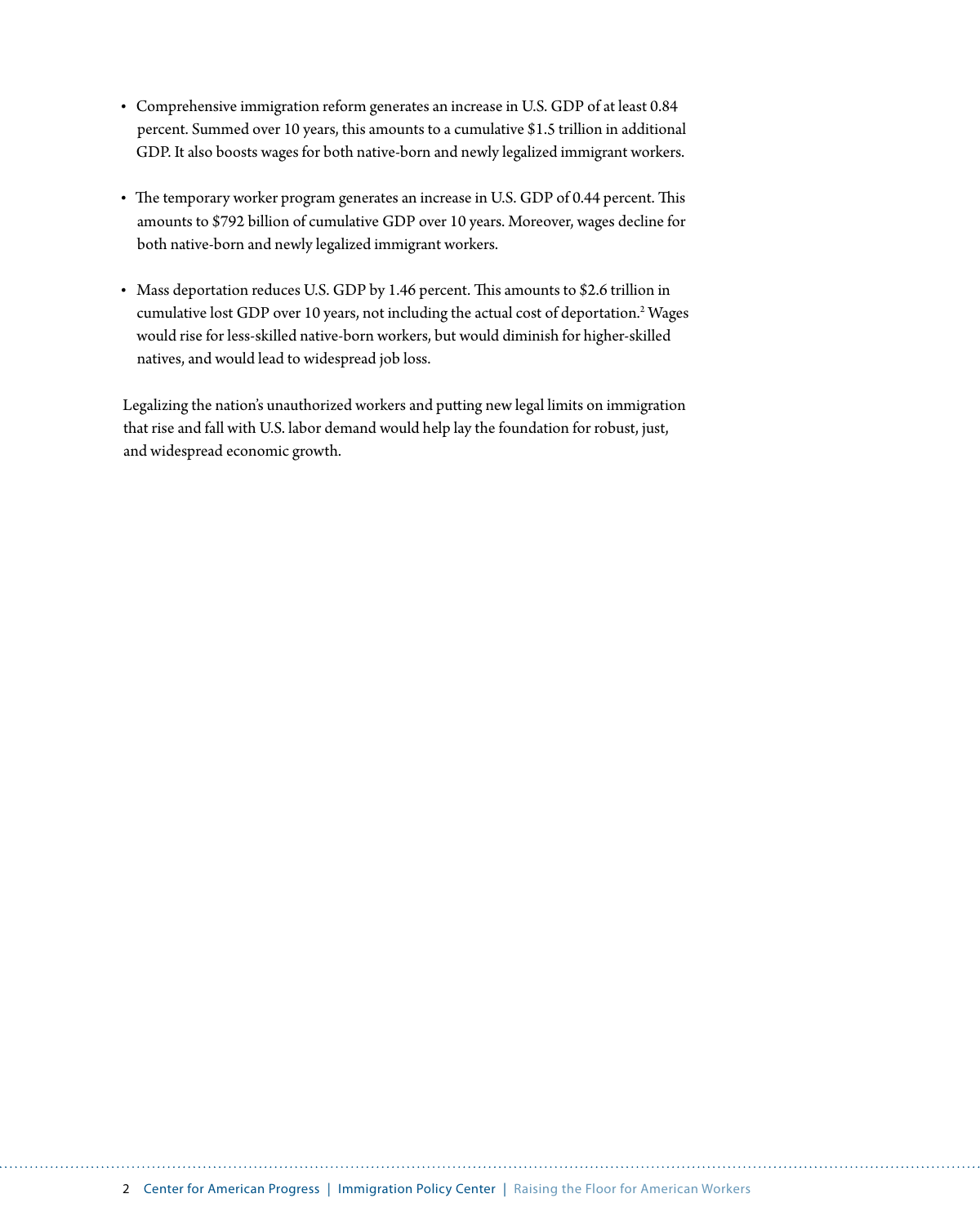# "Enforcement Only" is costly, ineffective, and counterproductive

*"When you try to fight economic reality, it is at best an expensive and very, very difficult process and almost always doomed to failure."*<sup>3</sup>

– Michael Chertoff, Secretary of Homeland Security, March 2006

The current enforcement-only approach to unauthorized immigration is not cost effective and has not deterred unauthorized immigrants from coming to the United States when jobs are available. Rather, enforcement-only policies have wasted billions of taxpayer dollars while pushing unauthorized migration further underground. And these policies have produced a host of unintended consequences: more deaths among border crossers, greater demand for people smugglers, less "circular migration" in favor of more "permanent settlement" among unauthorized immigrants, and further depressed wages in low-wage labor markets.

Significant declines in unauthorized immigration have historically occurred only during downturns in the U.S. economy when U.S. labor demand is dampened. And declining birth rates in Mexico will likely accomplish what tens of billions of dollars in border enforcement clearly have not: a reduction in the *supply* of migrants from Mexico who are available for jobs in the United States.

# High costs and no benefits

The number of unauthorized immigrants in the United States has increased dramatically since the early 1990s despite equally dramatic increases in the amount of money the federal government spends on immigration enforcement. The U.S. Border Patrol's annual budget has increased by 714 percent since 1992—the year before the current era of concen-



Source: U.S. Border Patrol Headquarters, Office of Public Affairs (2009).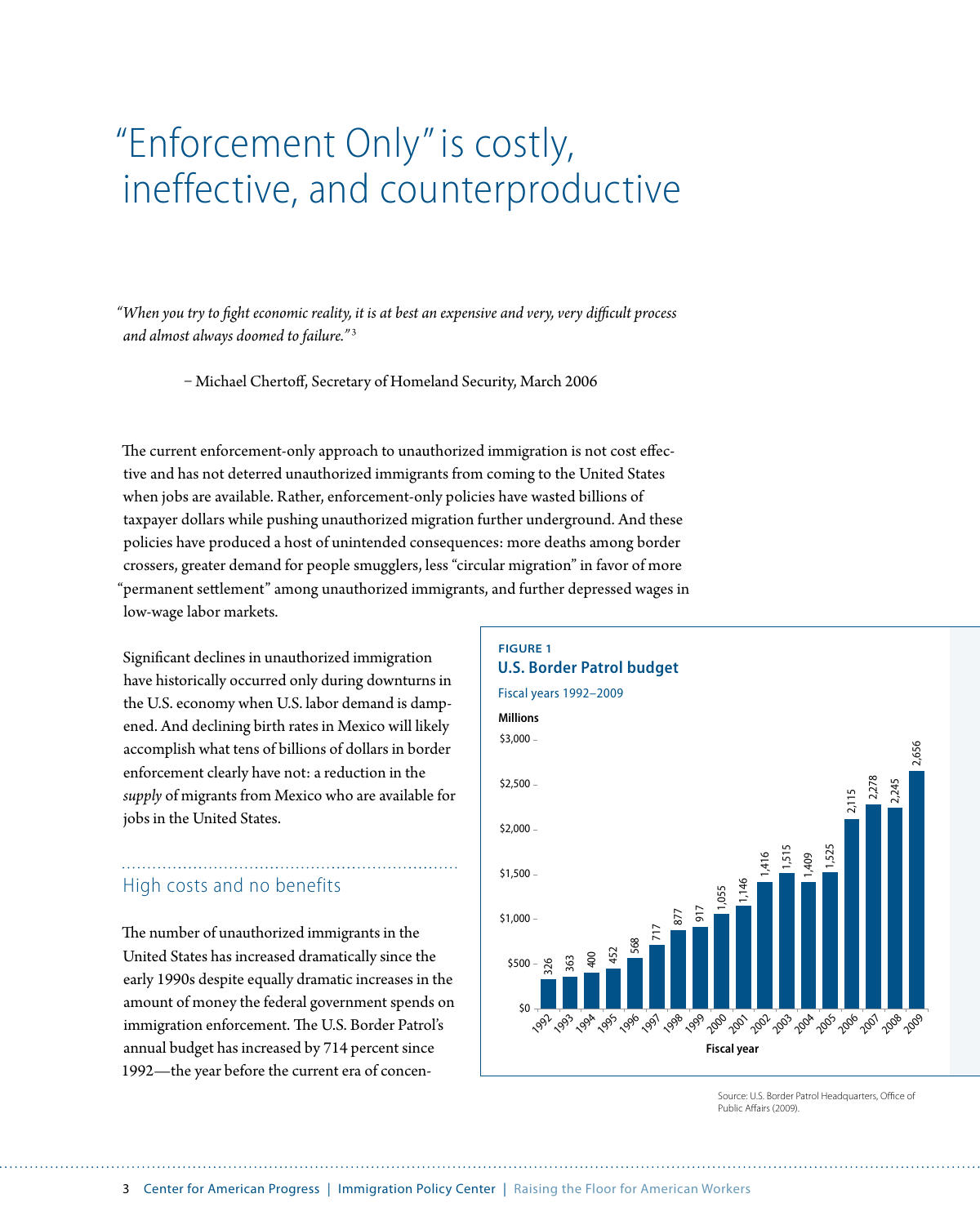trated immigration enforcement along the U.S.- Mexico border—from \$326.2 million in Fiscal Year 1992 to \$2.7 billion in FY 2009 (Figure 1).<sup>4</sup> And the cost ratio of Border Patrol expenditures to apprehensions has increased by 1,041 percent, from \$272 per apprehension in FY 1992 to \$3,102 in FY 2008 (Figure 2).5 At the same time, the number of Border Patrol agents stationed along the southwest border has grown by 390 percent, from 3,555 in FY 1992 to 17,415 in FY 2009 (Figure 3).6

The budget for U.S. Customs and Border Protection, the Border Patrol's parent agency within the Department of Homeland Security, has also increased by 92 percent since DHS' creation in 2003 from \$6.0 billion in FY 2003 to \$11.3 billion in FY 2009. And the budget for Immigration and Customs Enforcement, DHS' interior-enforcement counterpart to CBP, has increased by 82 percent from \$3.3 billion in FY 2003 to \$5.9 billion in FY 2009 (Figure 4).7 Yet the unauthorizedimmigrant population of the United States has roughly tripled in size over the past two decades, from an estimated 3.5 million in 1990 to 11.9 million in 2008 (Figure 5).<sup>8</sup> The number of unauthorized immigrants in the country appears to have declined slightly since 2007 in response to the recession, which began at the end of that year.<sup>9</sup>

The fact is that nearly all unauthorized migrants still eventually succeed in entering the United States despite tens of billions of dollars of immigrationenforcement spending since the early 1990s. Wayne Cornelius and his colleagues at the University of California, San Diego, have conducted a long-term study of unauthorized migration and found that the vast majority of unauthorized immigrants—92 percent to 98 percent—keep trying to cross the border until they make it.10 Cornelius has concluded that "tightened border enforcement since 1993 has not stopped nor even discouraged migrants from

#### **Figure 2 Cost per apprehension, U.S. Border Patrol**



Source: Budget data from U.S. Border Patrol; apprehension data from 2008 and 2004 *Yearbook of Immigration Statistics.*

#### **Figure 3**

### **U.S. Border Patrol agents stationed along southwest border**



Source: U.S. Border Patrol Headquarters, Office of Public Affairs (2009).

entering the United States. Neither the higher probability of being apprehended by border patrol, nor the sharply increased danger of clandestine entry through deserts and mountainous terrain, has discouraged potential migrants from leaving home"—provided that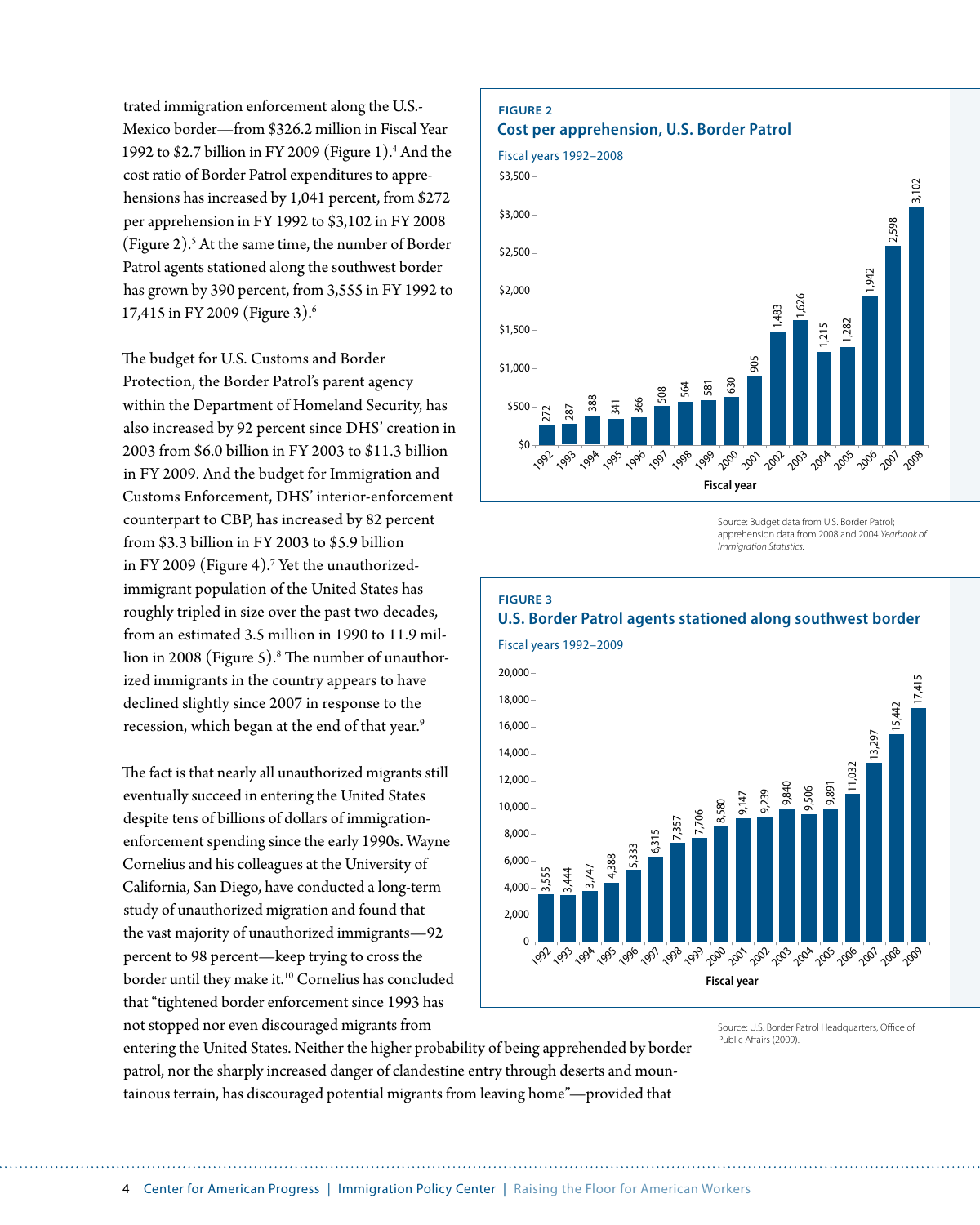U.S. jobs are available.<sup>11</sup> Cornelius and his team have also found that far fewer Mexicans are coming to the United States due to the contraction of the job market in the United States with the onset of recession in December 2007.12

### The unintended consequences of border enforcement

Enforcement-only border policies have not stopped or even slowed the pace of unauthorized immigration, but they have distorted the migration process in ways that produce unintended consequences that are detrimental to the U.S. economy, American workers, and unauthorized immigrants themselves, including:

#### **Making the southwestern border more lethal.**

The concentrated border-enforcement strategy has contributed to a surge in migrant fatalities since 1995

by channeling unauthorized migrants through extremely hazardous mountain and desert areas, rather than the relatively safe urban corridors used in the past. The U.S. Government Accountability Office has estimated that the number of border-crossing deaths doubled in the decade following the beginning of enhanced border-enforcement operations.13 A report released in October 2009 by the American Civil Liberties Union of San Diego & Imperial Counties and Mexico's National Commission of Human Rights estimates that 5,607 migrants died while crossing the border between 1994 and 2008 (Figure 6).<sup>14</sup>

**Creating new opportunities for people smugglers.** Stronger enforcement on the U.S.-Mexico border has been a bonanza for the peoplesmuggling industry. Heightened border enforcement has closed safer, traditional routes and made smugglers essential to a safe and successful crossing. Wayne Cornelius' research in rural Mexico shows that more than 9 out of 10 unauthorized migrants now hire smugglers to get them across the border. Use of smugglers was the exception rather than the rule only a decade ago.<sup>15</sup> And the fees that smugglers charge have tripled since 1993. The going rate for Mexicans was between \$2,000 and \$3,000 per head in January 2006, and there is evidence of a further rise since that time.<sup>16</sup> Yet even at these prices it is economically rational for migrants—and, often, their relatives living in the United States—to dig deeper into their savings and go deeper into debt to finance illegal entry.

#### **Figure 4 CBP and ICE budgets**

#### Fiscal years 2003–2009







Source: U.S. Department of Homeland Security, "Budget-in-Brief" (FY 2005 through FY 2010).



1990, 2000, and 2008



Source: Estimates by the Pew Hispanic Center; Office of Immigration Statistics (U.S. Department of Homeland Security); U.S. Immigration & Naturalization Service.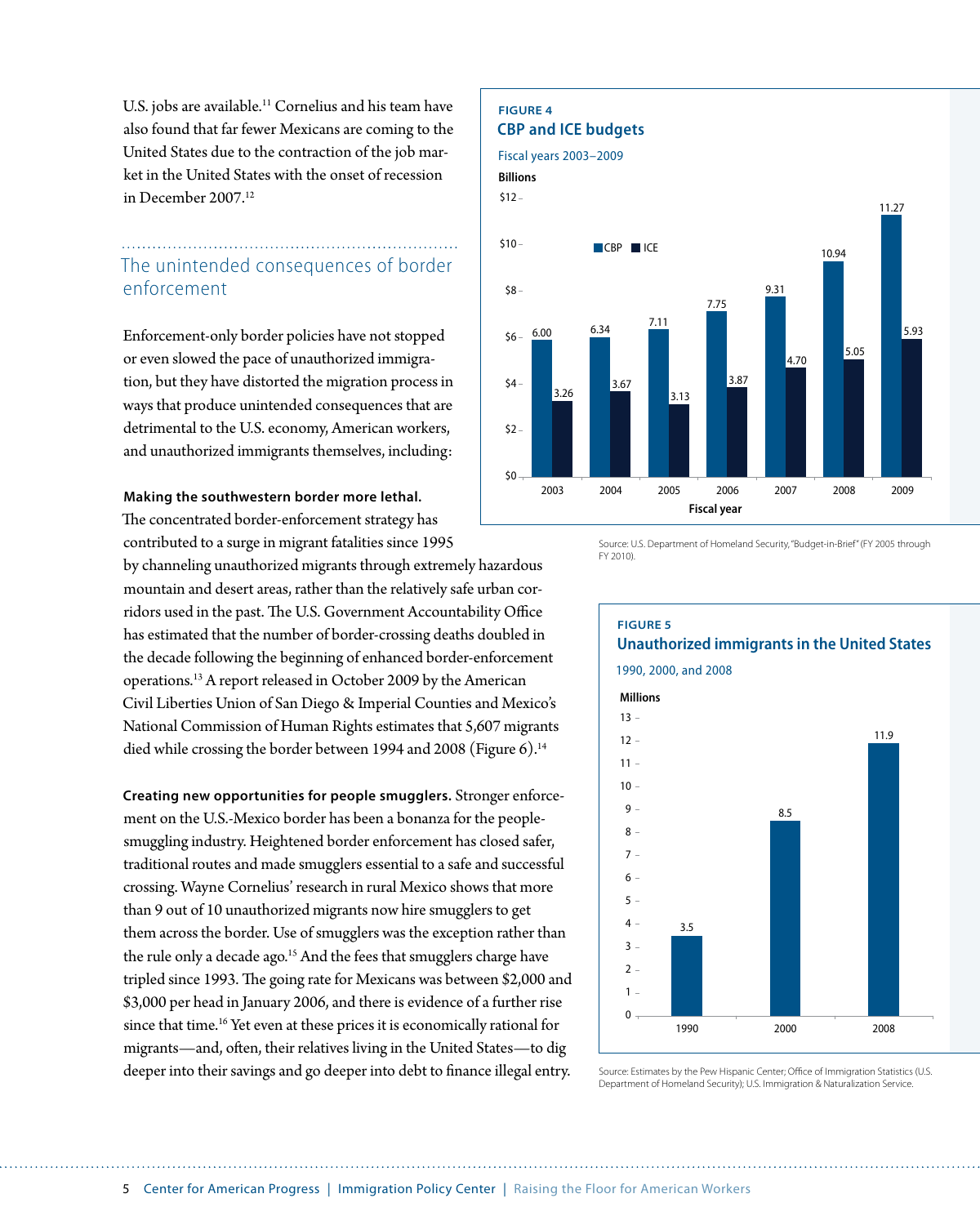**Breaking circular migration and promoting permanent settlement in the United States.** The high costs and physical risks of unauthorized entry give immigrants a strong incentive to extend their stays in the United States; and the longer they stay, the more probable it is that they will settle permanently.<sup>17</sup>

**Depressing low-wage labor markets.** The enhanced enforcement regime moves unauthorized workers further underground, lowering their pay, and ironically, creating a greater demand for unauthorized workers. A 2008 report from the Atlanta Federal Reserve analyzes how this vicious cycle is activated and expands as firms find themselves forced to compete for the supply of cheaper, unauthorized labor. When a firm cuts costs by hiring unauthorized workers for lower wages, its competitors become more likely to hire unauthorized workers for lower wage, as well, in order to benefit from the same cost savings.<sup>18</sup>

## **Figure 6**





Source: Maria Jimenez, "Humanitarian Crisis: Migrant Deaths at the U.S.-Mexico Border" (Washington: ACLU, 2009), p. 17.

### Demographic trends in Mexico

Migration flows from Mexico to the United States can be explained in large part by differences in labor demand and wages between the two countries, but economists also estimate that about one-third of total immigration from Mexico over the past four decades is the result of higher Mexican birth rates.<sup>19</sup> But Mexico has begun to experience what will soon be a major reduction in the supply of new entrants into the North American labor force.

The birth rate in Mexico has fallen from nearly seven children per mother in the mid-1960s to just 2.2 today, barely above replacement rate and only slightly higher than the U.S. level of 2.1. Mexico's birth rate is expected to fall below replacement level over the coming decade.<sup>20</sup> This is one of the fastest declines in fertility ever recorded in any nation. Mexico's working-age population was growing by 1 million each year in the 1990s, when unauthorized migration from Mexico reached record levels. But today that growth rate is only 500,000.<sup>21</sup>

The United States will continue to attract many Mexicans seeking higher wages and a better life, but the population pressures of the past two decades are already starting to recede, and a reduction in the pressures to immigrate to the United States will likely follow. An early indication of this shift is seen in the increasing age of apprehended migrants. The share of apprehended immigrants under the age of 25 was 3.0 percentage points lower in 2008 compared to 2005, while the share of those over the age of 35 was 2.5 percentage points higher.<sup>22</sup>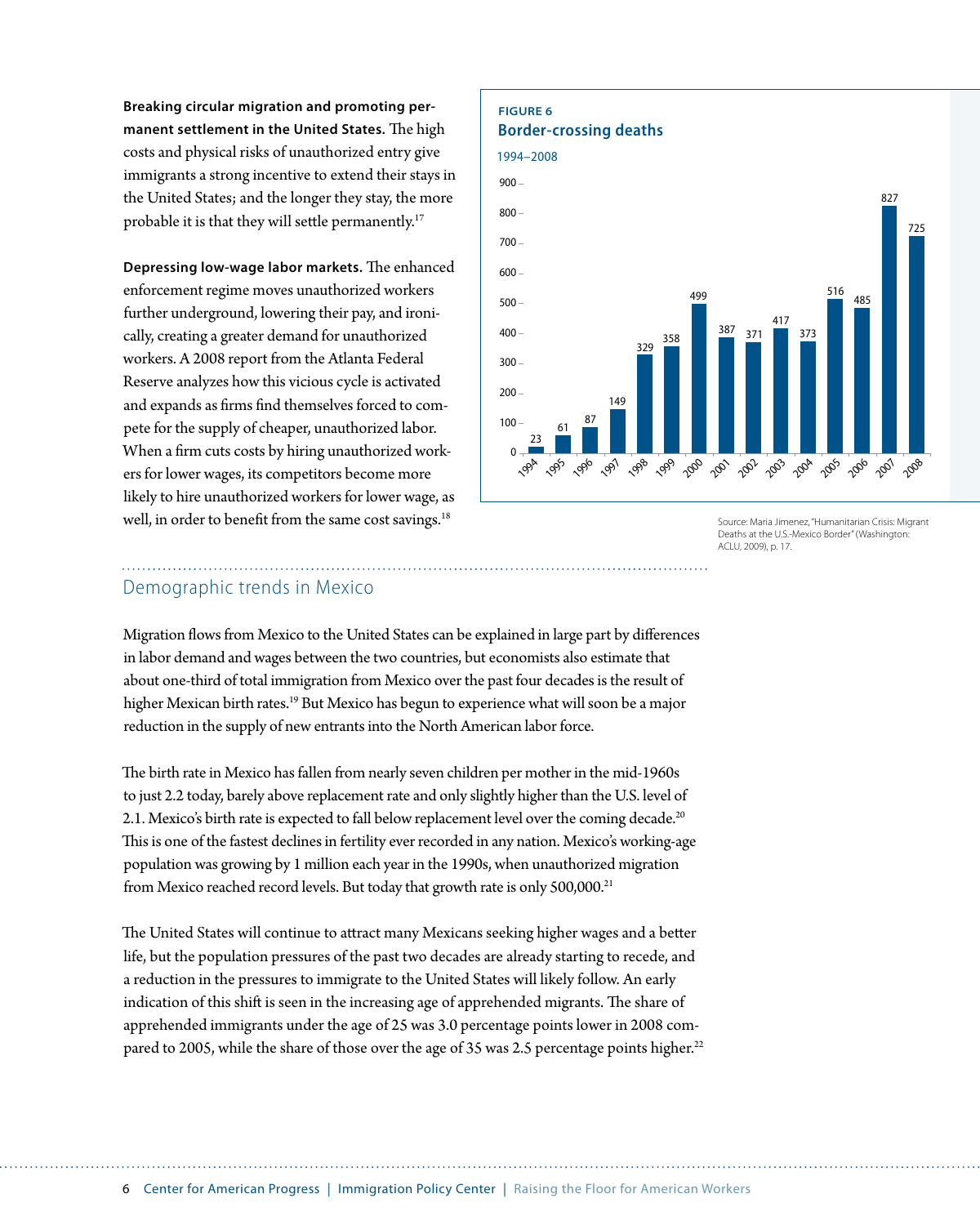# Lessons from the Immigration Reform and Control Act of 1986

The recent history of U.S. immigration policy offers important insights into the economic benefits of providing unauthorized immigrants with legal status and the drawbacks of immigration reform efforts that are not sufficiently comprehensive in scope.

The 1986 IRCA granted legal status to 1.7 million unauthorized immigrants through its "general" legalization program, plus another 1.3 million through a "Special Agricultural Workers" program.23 Even though IRCA was implemented during an economic recession characterized by high unemployment, studies of immigrants who benefited from the general legalization program indicate that they soon earned higher wages and moved on to better jobs—and invested more in their own education so that they could earn even higher wages and get even better jobs.

Higher wages translate into more tax revenue and increased consumer purchasing power, which benefits the public treasury and the U.S. economy as a whole. IRCA failed, however, to create flexible limits on future immigration that were adequate to meet the growing labor needs of the U.S. economy during the 1990s. As a result, unauthorized immigration eventually resumed in the years after IRCA, thereby exerting downward pressure on wages for all workers in low-wage occupations.

### Legalized workers earn more and move on to better jobs

Surveys conducted by Westat, Inc. for the U.S. Department of Labor found that the real hourly wages of immigrants who acquired legal status under IRCA's general legalization program had increased an average of 15.1 percent by 1992—four to five years after legalization in 1987 or 1988. Men experienced an average 13.2 percent wage increase and women a 20.5 percent increase during that period.<sup>24</sup> And economists Sherrie Kossoudji and Deborah Cobb-Clark found using the same survey data that 38.8 percent of Mexican men who received legal status under IRCA had moved on to higher-paying occupations by 1992.<sup>25</sup>

Other researchers have also analyzed this survey data and supplemented it with data from additional sources—such as the 1990 Census and the National Longitudinal Survey of Youth—in an effort to determine how much of the wage increase experienced by IRCA beneficiaries was the result of legalization as opposed to the many other variables that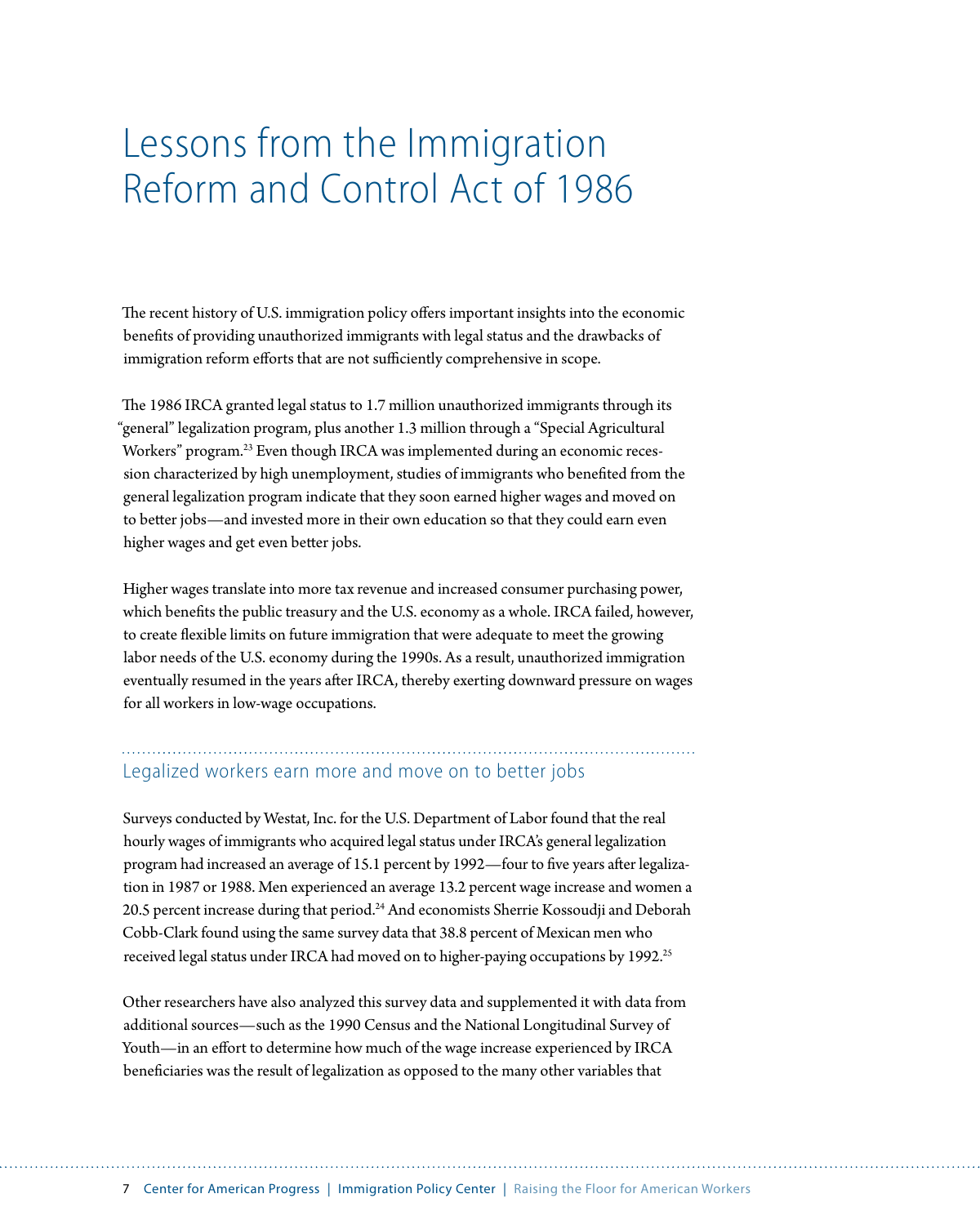influenced wage levels for different workers in different occupations during the same period of time. The findings of these researchers vary according to their economic models, but the results show uniformly positive results for IRCA beneficiaries:

- • Economist Francisco Rivera-Batiz estimated that the very fact of having legal status had resulted in a wage increase of 8.4 percent for male IRCA beneficiaries and 13 percent for female IRCA beneficiaries by 1992—independent of any increase in earning power they might have experienced as a result of acquiring more education, improving their mastery of English, or other factors.26
- • Economists Catalina Amuedo-Dorante, Cynthia Bansak, and Stephen Raphael estimated that real hourly wages had increased 9.3 percent for male IRCA beneficiaries and 2.1 percent for female IRCA beneficiaries by 1992—independent of broader changes in the U.S. economy that might have affected wage levels generally.<sup>27</sup>
- Kossoudji and Cobb-Clark estimated that legalization had raised the wages of male IRCA beneficiaries 6 percent by 1992—independent of broader changes in the U.S. and California economies that might have affected wage levels generally.<sup>28</sup>

### Legal status yields increasing returns over time

The experience of IRCA also indicates that legalization greatly increases the incentives for formerly unauthorized workers to invest in themselves and their communities—to the benefit of the U.S. economy as a whole. As Kossoudji and Cobb-Clark explain, the wages of unauthorized workers are generally unrelated to their actual skill level. Unauthorized workers tend to be concentrated in the lowest-wage occupations; they try to minimize the risk of deportation even if this means working for lower wages; and they are especially vulnerable to outright exploitation by unscrupulous employers. Once unauthorized workers are legalized, however, these artificial barriers to upward socioeconomic mobility disappear.

IRCA allowed formerly unauthorized workers with more skills to command higher wages, and also provided a powerful incentive for all newly legalized immigrants to improve their English-language skills and acquire more education so they could earn even more. Kossoudji and Cobb-Clark estimate that if the men who received legal status under IRCA had been "legal" throughout their entire working lives in the United States, their wages by 1992 would have been 24 percent higher because they would have been paid in relation to their actual skill level since arriving in the country and would therefore have had an incentive to improve their skills to further increase their earning power.<sup>29</sup>

A recent North American Integration and Development, or NAID research project on the 20-year impact of IRCA shows a number of important long-term improvements among previously unauthorized immigrants. The study illustrates that removing the uncertainty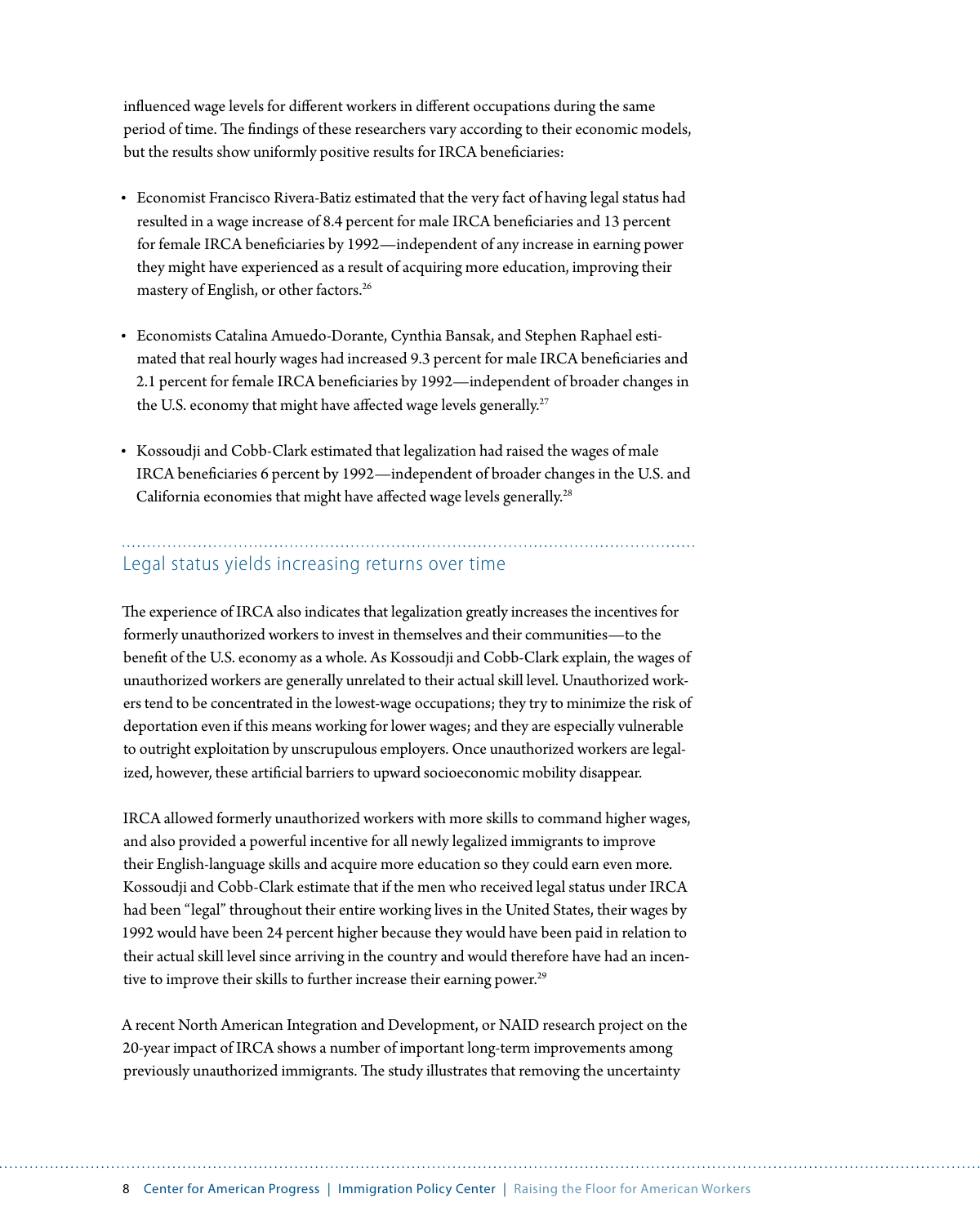of unauthorized status allows legalized immigrants to earn higher wages and move into higher-paying occupations, and also encourages them to invest more in their own education, open bank accounts, buy homes, and start businesses. These are long-term economic benefits that continue to accrue well beyond the initial five-year period examined by most other studies of IRCA beneficiaries.30

#### Effective immigration reform must address future flows

Unauthorized immigration to the United States initially declined following the passage of IRCA.31 But IRCA failed to create flexible legal limits on immigration that were capable of responding to ups and downs in future U.S. labor demand. It attempted to stop unauthorized immigration through "employer sanctions" that imposed fines on employers who "knowingly" hire unauthorized workers. Yet it was unable to put an end to unauthorized immigration given the U.S. economy's continuing demand for immigrant labor in excess of existing legal limits on immigration, as well as the ready availability of fraudulent identity documents and the inherent difficulty of proving that an employer has "knowingly" hired an unauthorized worker.

A new, easily exploited unauthorized population arose in the United States during the economic boom of the 1990s. And the costs of employer sanctions were passed along to all Latino workers in the form of lower wages—regardless of legal status or place of birth. This resulted from increased anti-Latino discrimination against job applicants who "looked" like they might be unauthorized, and from the increased use of labor contractors by employers who wanted to distance themselves from the risk of sanctions by having someone else hire workers for them—for a price which was ultimately paid by the workers.<sup>32</sup>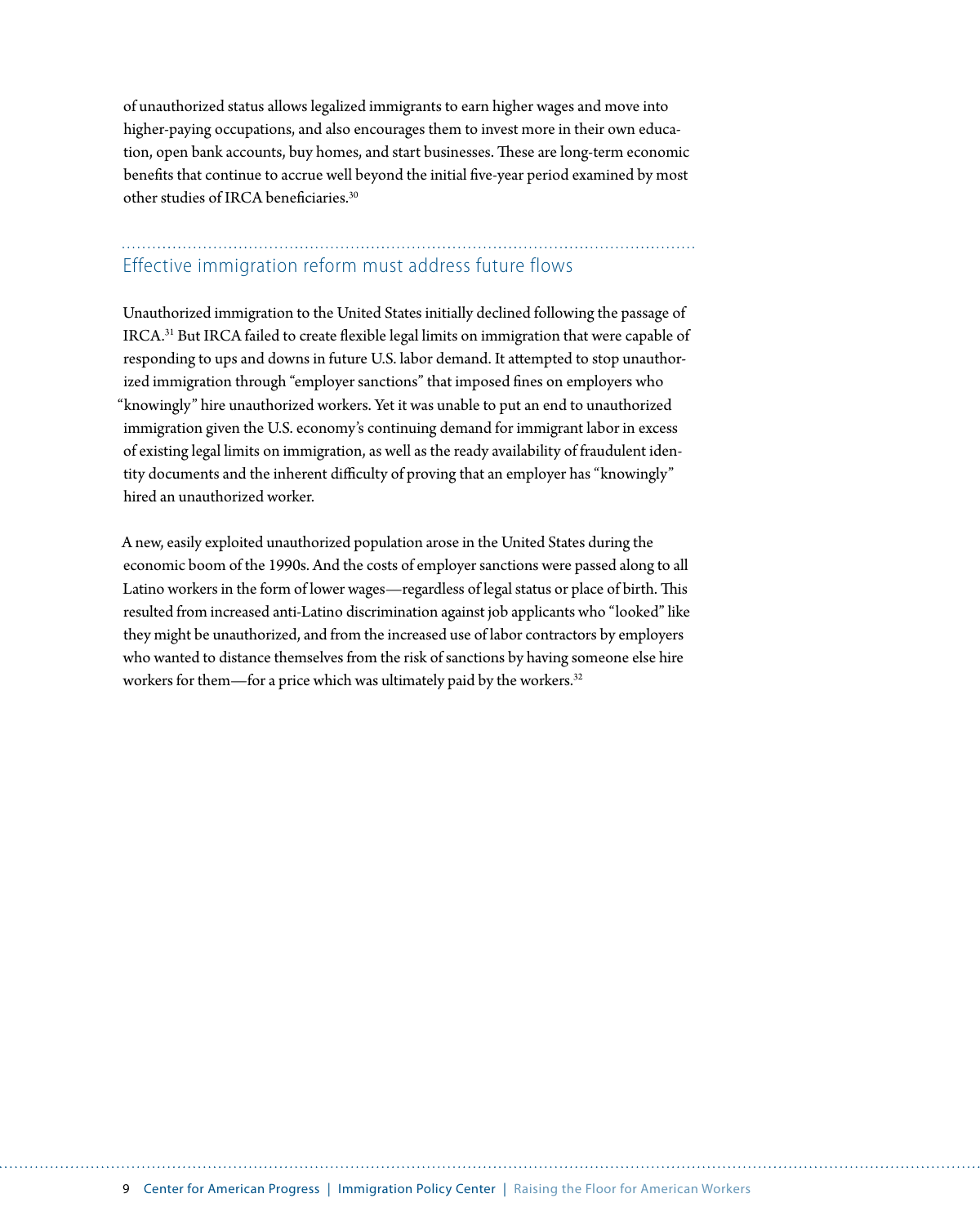# Three immigration-policy scenarios

The federal government has three basic choices when it comes to immigration reform:

- **1. Comprehensive immigration reform:** Create a pathway to legal status for unauthorized immigrants already living in the United States, and establish new, flexible legal limits on permanent and temporary immigration that respond to changes in U.S. labor demand in the future.
- **2. A program for temporary workers only:** Develop a new temporary-worker program for currently unauthorized immigrants and future immigrants that does not include a pathway to permanent status for unauthorized immigrants or more flexible legal limits on permanent immigration in the future.
- **3. Mass deportation:** Expel all unauthorized immigrants from the United States and effectively seal the U.S.-Mexico border to future immigration. This is not a realistic scenario, but it is useful for comparison purposes.

We analyze the economic impact of each of these three scenarios over the course of 10 years by taking the historical experience of legalization under IRCA as a starting point and using a computable general equilibrium model (see Appendix 1).

The comprehensive immigration reform scenario yields the greatest benefits for the U.S. economy—roughly a cumulative \$1.5 trillion in additional GDP over 10 years—while increasing wages for all workers. A program for temporary workers only produces half the economic gains of comprehensive immigration reform—\$792 billion cumulatively over 10 years—and lowers wages for all workers. And mass deportation costs the U.S. economy a \$2.6 trillion in lost, cumulative GDP over 10 years and causes widespread job losses, although it increases wages only for less-skilled native-born workers.

#### **Figure 7 Cumulative change in U.S. GDP under different scenarios, over 10 years**



Congressional Budget Office, "The Budget and Economic Outlook: Fiscal Years 2009 to 2019" (2009) Table B-1, p. 44.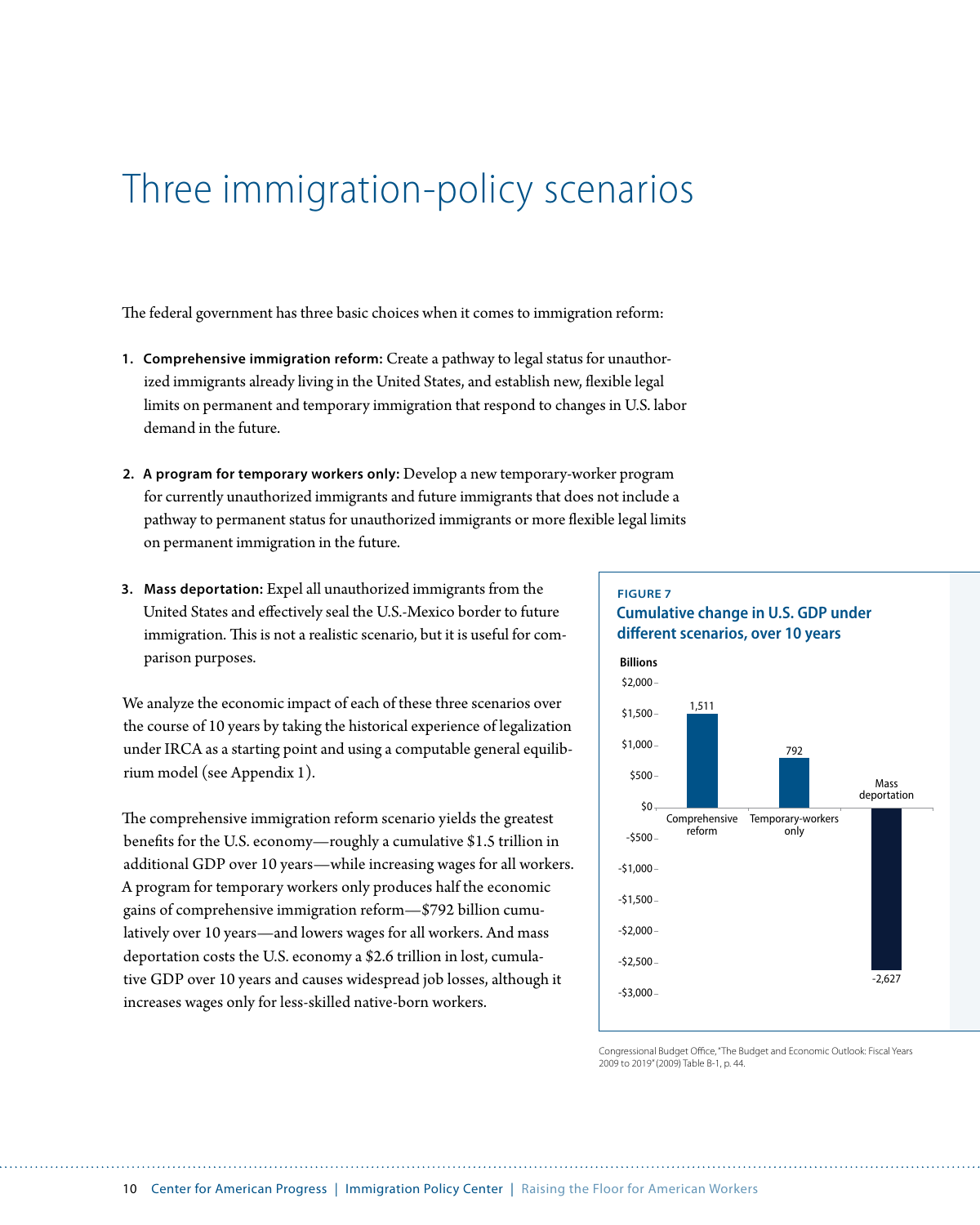## Scenario 1: Comprehensive immigration reform

The U.S. government in this scenario enacts immigration reform that allows unauthorized immigrants to come forward and register, pay an application fee and a fine, and—if they pass a criminal background check—earn legal status and eventually U.S. citizenship. Applicants would also be required to learn English and pay any back taxes owed. And future levels of permanent and temporary immigration to the United States would be based on the demand for labor.

All immigrant workers in this scenario have full labor rights, which results in higher wages—and higher worker productivity—for all workers in industries where large numbers of immigrants are employed. As wage and productivity levels rise, the U.S. economy's demand for new immigrant workers actually declines over time as the market shrinks for easily exploited, low-wage, low-productivity workers.

This comprehensive immigration reform scenario generates an increase in U.S. gross domestic product of at least 0.84 percent. Summed, this amounts to a cumulative \$1.5 trillion in additional GDP over 10 years (see Figure 7 and Appendix 2). And both native-born and newly legalized immigrant workers would see their wages rise.

This scenario uses the parameters of the IRCA experience to simulate the effect of the higher wages that newly legalized workers would earn, as well as the higher worker productivity that would result from the movement of workers into new occupations and from increased investment by workers in their own education and skills. This model does not, however, capture a range of other economic benefits that have been documented among IRCA beneficiaries, such as increased household investments in the education of family members and increased rates of home ownership and small-business formation. The results of our modeling should therefore be viewed as a conservative, baseline estimate of the actual economic benefits that would flow from comprehensive immigration reform.

## Scenario 2: A program for temporary workers only

The U.S. government in this scenario creates a new temporary-worker program that encompasses both currently unauthorized immigrants and future immigrants, but with limited labor rights and on a temporary basis only. Neither unauthorized immigrants nor future temporary immigrants would be granted a pathway to permanent status or U.S. citizenship.

Immigrant workers in this scenario have limited labor rights, which drives down wages and productivity for all workers in industries where large numbers of immigrants are employed. This legal immigration would respond to changes in U.S. labor demand, but at relatively low wages and without the build up of human capital and labor productivity that occurs over time among legalized workers. As a result, future levels of immigration are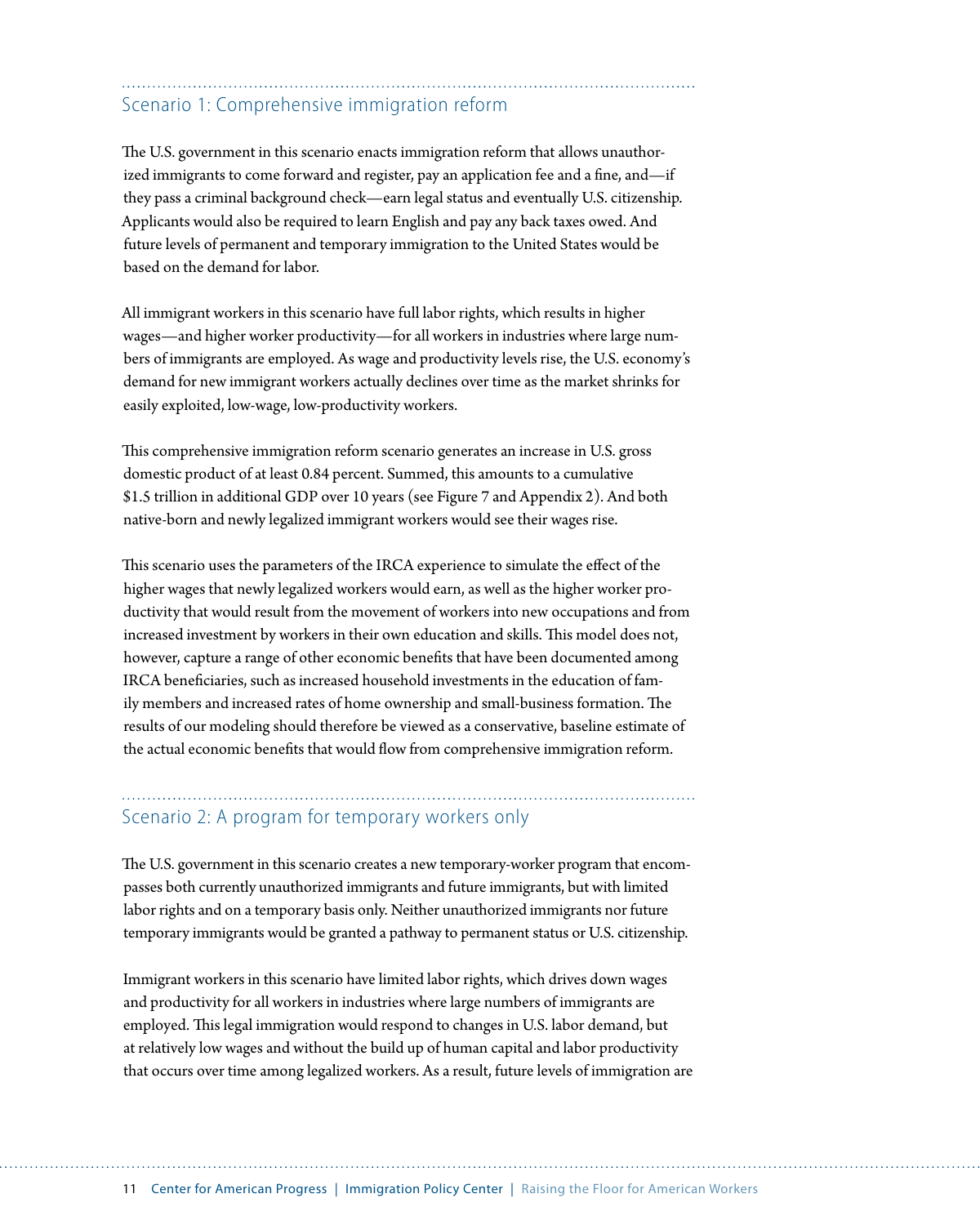actually higher under this scenario than under comprehensive immigration reform since more workers are needed to produce the same level of output under these low-wage, lowproductivity conditions.

This scenario generates an increase in U.S. GDP of 0.44 percent, compared to the 0.84 percent GDP increase under comprehensive immigration reform. The temporary workers scenario amounts to a cumulative \$792 billion of additional GDP over 10 years, compared to \$1.5 trillion under comprehensive immigration reform (see Figure 7 and Appendix 2). Wages also fall for both native-born and newly legalized immigrant workers under this scenario.

### Scenario 3: Mass deportation

The U.S. government in this scenario would deport over 4 million immigrant workers and their dependents, or—if they are not already here—never allow them to enter the United States. This scenario is not a realistic policy option, but it serves as an extreme or boundary case against which we can evaluate the other two scenarios.

The mass deportation scenario reduces U.S. GDP by 1.46 percent, compared to comprehensive immigration reform, which increases it by 0.84 percent, and the temporary-workers program, which increases it by 0.44 percent. This amounts to a cumulative \$2.6 trillion in lost GDP over 10 years, compared to \$1.5 trillion in additional GDP under comprehensive immigration reform and \$792 billion in additional GDP under the temporary worker program (see Figure 7 and Appendix 2).<sup>33</sup> Wages do rise for less-skilled native-born workers under this scenario, but they fall for higher-skilled natives and the U.S. economy loses large numbers of jobs.

It is important to note that, while this scenario estimates the broader economic impact of mass deportation, it does not take into account the actual cost of mass deportation. The Center for American Progress has pegged this cost at somewhere between \$206 billion and \$230 billion over five years.<sup>34</sup> The estimated cost to deport undocumented immigrants would be significantly higher under an updated analysis to be released in coming weeks by the Center for American Progress.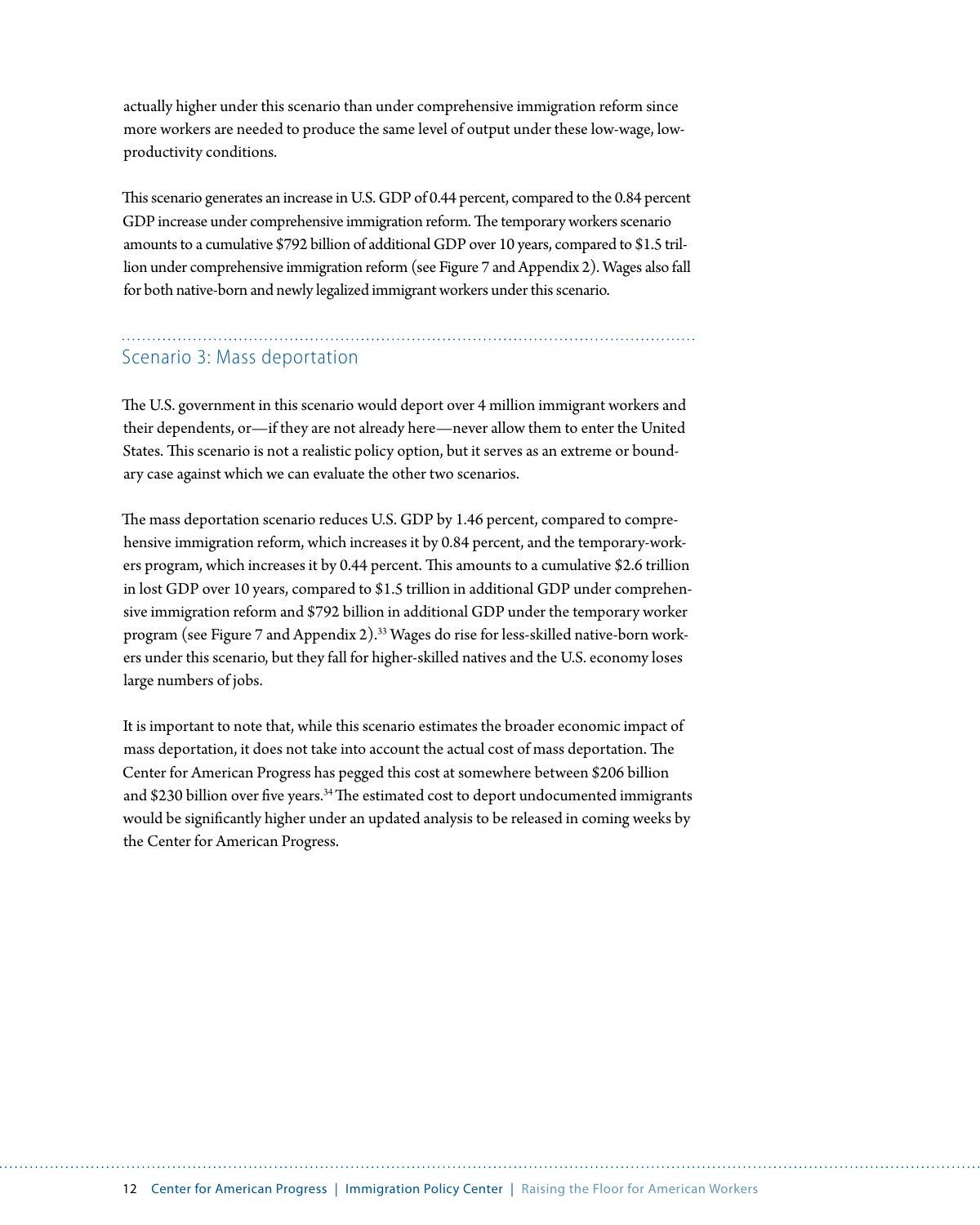# The economic benefits of comprehensive immigration reform

The results of our modeling (see Appendix 2) suggest that comprehensive immigration reform would increase U.S. GDP by at least 0.84 percent. Note that 0.84 percent is the projected increase in GDP level, not an increase in the long-term growth rate. GDP each year would be 0.84 percent higher that it otherwise would have been. The additional GDP would have equaled \$120 billion if reforms were fully effective and their effect fully realized in 2009. Using 10-year GDP projections prepared by the Congressional Budget Office,<sup>35</sup> adding 0.84 percent to CBO-projected GDP each year yields a 10-year cumulative total of at least \$1.5 trillion in added GDP, which includes roughly \$1.2 trillion in additional consumption and \$256 billion in additional investment (see Figure 8 and Appendix 3).

Comprehensive immigration reform brings substantial economic gains even in the short run—during the first three years following legalization. The real wages of

#### **Figure 8 Annual change in U.S. GDP under different scenarios**

2009–2019



CGE Modeling Results based on CBO 10-year GDP projections.

newly legalized workers increase by roughly \$4,405 per year among those in less-skilled jobs during the first three years of implementation, and \$6,185 per year for those in higher-skilled jobs. The higher earning power of newly legalized workers translates into an increase in net personal income of \$30 to \$36 billion, which would generate \$4.5 to \$5.4 billion in additional net tax revenue. Moreover, an increase in personal income of this scale would generate consumer spending sufficient to support 750,000 to 900,000 jobs.

The wages of native-born workers also increase under the comprehensive immigration reform scenario because the "wage floor" rises for all workers—particularly in industries where large numbers of easily exploited, low-wage, unauthorized immigrants currently work. Wages for native-born U.S. workers increase by roughly \$162 per year for the less skilled and \$74 per year for the higher-skilled. Under the temporary worker program scenario, wages fall for both less-skilled and higher-skilled native-born U.S. workers. And under the mass deportation scenario, wages for less-skilled native-born workers actually rise, but only at the cost of significantly fewer jobs as the economy contracts and investment declines (see Appendix 2).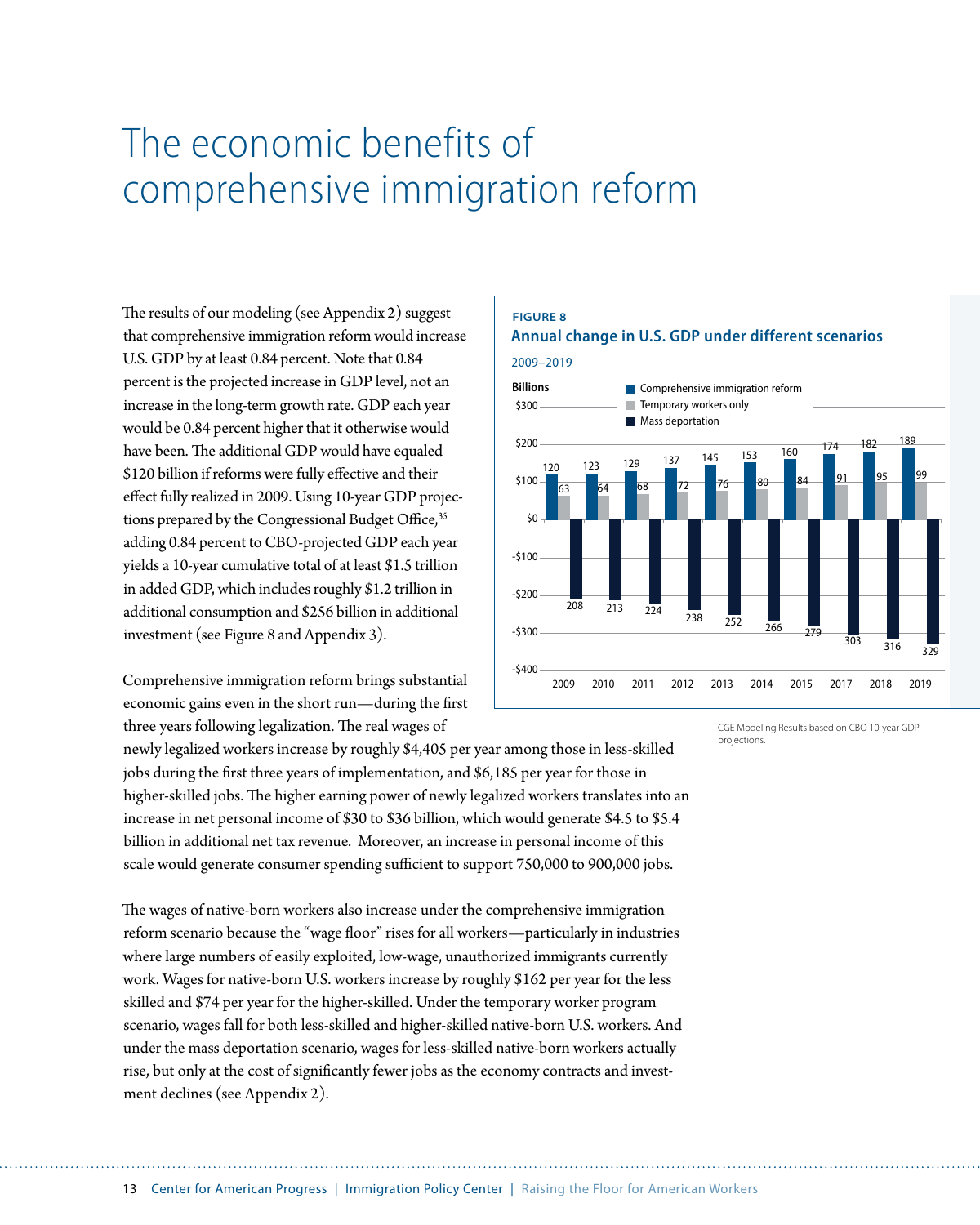The benefits of additional U.S. GDP growth under the comprehensive immigration reform scenario are spread very broadly throughout the U.S. economy, with virtually every sector expanding. Particularly large increases occur in immigrant-heavy industries such as textiles, ferrous metals, transportation equipment, electronic equipment, motor vehicles and parts, non-electric machinery and equipment, capital goods, mineral products, and construction. In comparison, every sector experiences significantly smaller gains under the temporary worker scenario, while every sector contracts under the mass deportation scenario (see Figure 9 and Appendix 4).

### **Figure 9 Annual impact of different scenarios on U.S. economic sectors**

**Growth in sectoral output**

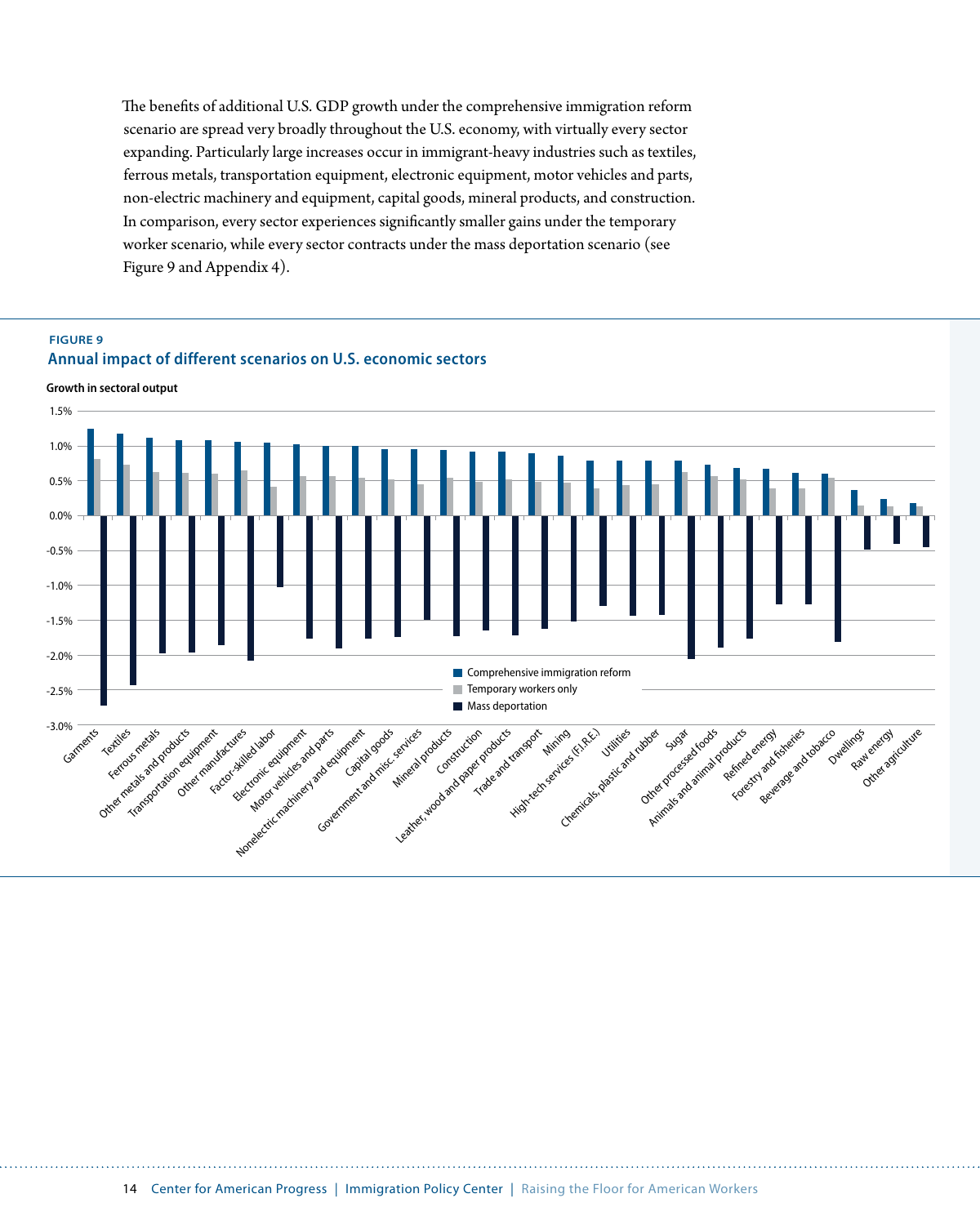# Conclusion

The experience of IRCA and the results of our modeling both indicate that legalizing currently unauthorized immigrants and creating flexible legal limits on future immigration in the context of full labor rights would raise wages, increase consumption, create jobs, and generate additional tax revenue—particularly in those sectors of the U.S. economy now characterized by the lowest wages. This is a compelling economic reason to move away from the current "vicious cycle" where enforcement-only policies perpetuate unauthorized migration and exert downward pressure on already-low wages, and toward a "virtuous cycle" of worker-empowerment in which legal status and labor rights exert upward pressure on wages.

Legalization of the nation's unauthorized workers and new legal limits on immigration that rise and fall with U.S. labor demand would help lay the foundation for robust, just, and widespread economic growth. Moving unauthorized workers out of a vulnerable underground status strengthens all working families' ability to become more productive and creates higher levels of job-generating consumption, thereby laying a foundation for long-term community revitalization, middle-class growth, and a stronger, more equitable national economy.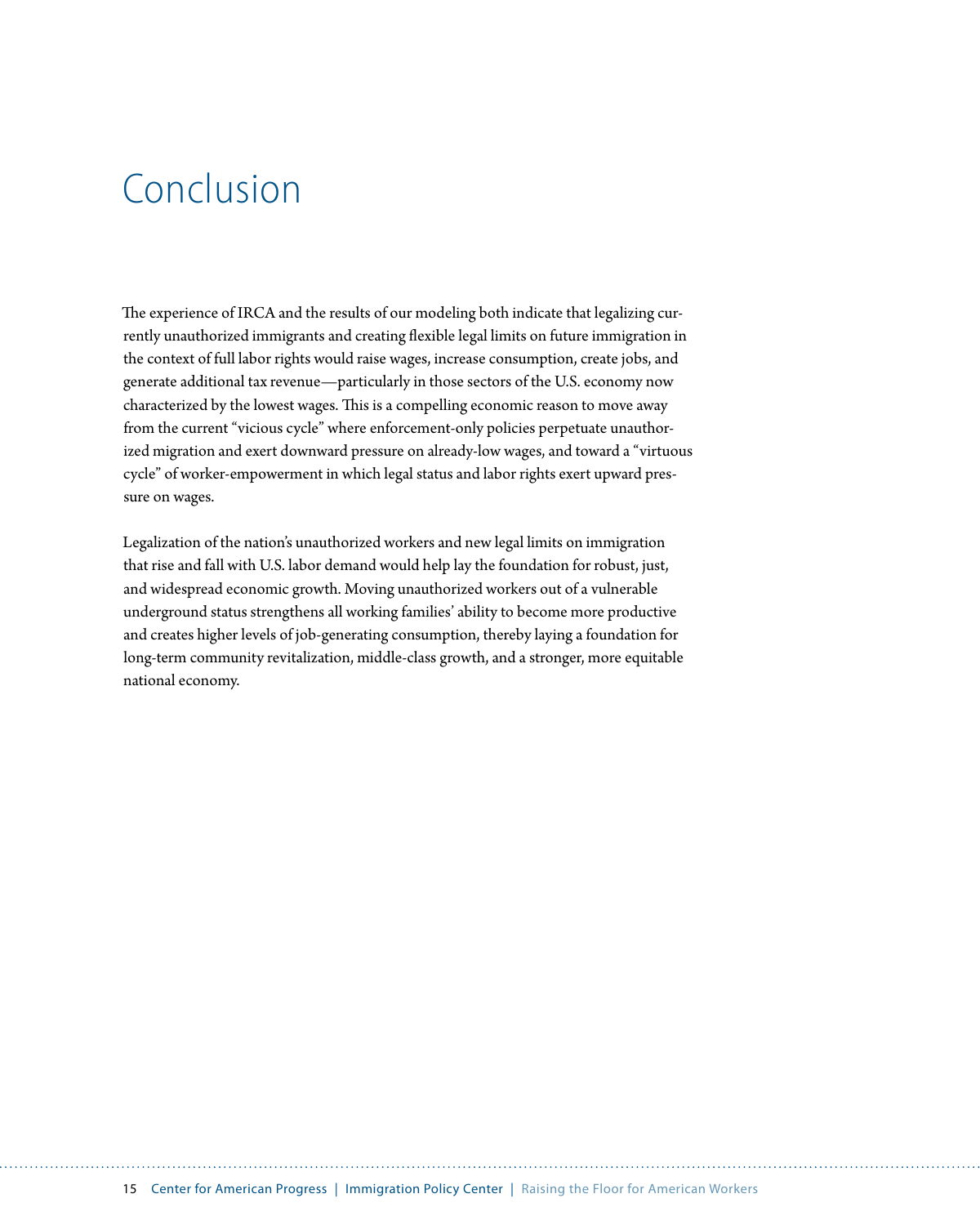# Appendix 1: Methodology

### Computable general equilibrium modeling

This study presents the results of a computable general equilibrium modeling project on the United States and Mexico in the context of a multi-regional world economy. It is designed to analyze scenarios of alternative immigration policies, as well as alternative trade policies.36 The results of this integrated CGE model allow us to analyze how these migration and trade policies affect differently skilled labor within a common comparative framework.

As is typical in CGE models of this type, trade is motivated by both price differentials and regional characteristics of goods.<sup>37</sup> Services trade is included, such that none of the 29 sectors in the models are "purely non-traded." Trade liberalization can consist of reducing or eliminating manufacturing tariffs, all tariffs, or all barriers, including non-tariff barriers. Immigration is motivated by real wage differentials and influenced by immigration policies. Migrant remittances are explicitly modeled, and are affected by any policy that affects migration levels or migrant earnings.

CGE models are typically used to run "comparative static" experiments. An experiment is constructed by changing key variables and observing how the equilibrium adjusts. This gives the researchers an approximate picture of how the economy in the base year would have looked if the changes being simulated in a particular scenario had occurred years ago and the economy had fully adjusted to the change. A more accurate dynamic model would simulate how the economies would adjust over a period of time to policy changes made in the model's base year. This would allow the incorporation of important factors such as savings and investment, demographic change, and human capital formation.

Our model simulates the effect of immigration policies primarily through two variables:

- 1. Raising or lowering the level of domestic wages earned by migrants. For example, wages and productivity of legalized migrants increase with immigration reforms that grant those workers additional rights and encourage investments in their human capital.
- 2. Altering the responsiveness (elasticity) of migration with respect to any given wage differential. For example, additional enforcement lowers immigration for a given wage differential.<sup>38</sup>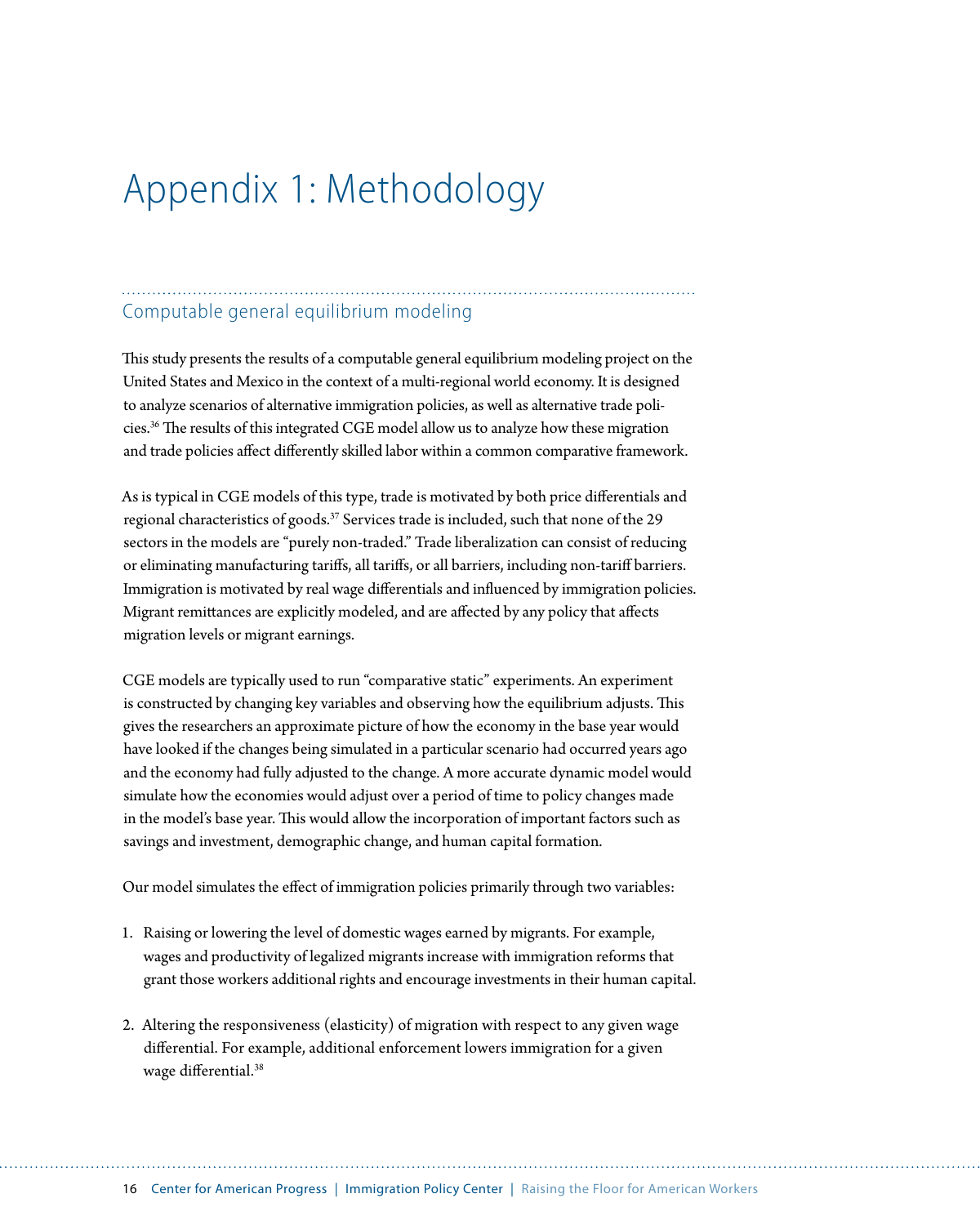Immigration and trade interact in the model in several important ways. The presence or absence of immigrants in a country affects the relative price of goods, and thus trade flows. Openness to trade affects wage levels, and thus immigration incentives. Remittances affect the balance of payments and thus trade flows. Remittances further fuel investment and growth in migrant-sending regions, thus affecting wages, prices, trade, and migration.

This report uses a global applied general equilibrium model that has been adjusted to take into account bilateral labor flows.<sup>39</sup> The model, termed GMig2, represents a significant improvement on the model developed in Terrie L. Walmsley and Alan L. Winters.<sup>40</sup> The GMig2 model takes advantage of the recent bilateral migration database developed by Christopher R. Parsons, Ronald Skeldon, Terrie L. Walmsley, and L. Alan Winters, which can track bilateral labor movements.41 The global migration model (GMig2) is documented by Terrie Walmsley, Alan Winters, Syud Amer Ahmed, and Christopher Parsons.42

### The GMig2 database

The database used with the bilateral labor migration model (GMig,) is based on the GTAP 6 Data Base,<sup>43</sup> and is augmented with the bilateral migration data base developed by Parsons et al,<sup>44</sup> skill data from Frédéric Docquier and Hillel Rapoport,<sup>45</sup> and remittance data from the World Bank.46 Terrie Walmsley, S. Amer Ahmed, and Christopher R. Parsons document the GMig2 database construction process.<sup>47</sup> Table 1 shows the configuration of the GMig2 database as aggregated for this report. Panel A shows the nine regions, and Panel B shows the 29 commodities.

### The GMig2 model

The GMig2 model tracks both the "home" and "host" region of each person and worker. The home region is defined as the country of origin of the person/worker—this is their place of birth in the database. The host region is the region in which the person resides/ works. The labor force of skill i, located in region r (LFi,r), and available to firms for production, is therefore the sum across home regions c of all workers located in the *host* region r, as shown in equation 1. This is the same for population in equation 2.

$$
LF_{i,r} = \sum_{c} LF_{i,c,r}
$$
 (1)  

$$
POP_{r} = \sum_{c} POP_{c,r}
$$
 (2)

An increase in the number of migrant workers from region c to region r would reduce the number of workers in the labor supplying region (LFi,c,c would fall) and increases the labor force of the labor importing region (LFi,c,r would rise). The populations would change in a similar way, since it is assumed that migrant workers move with their families.

### **Table 1: GMig2 database configuration**

### **Panel A: Nin Region** 1 USA 2 Canada 3 Mexico 4 China

- 5 India
- 6 Rest of South America
- 7 Rest of OECD
- 8 Asian Newly Industrialized Countries (Singapore, Taiwan and Hong Kong)
- 9 Rest of World

#### **Panel B: 29 commodities**

- Irrigated agriculture in Mexico (vegetables and fruit, and sugar cane)
- 2 (cereal grains, oil seeds, and plant Traditional agriculture in Mexico based fibers)
- 3 Animals and animal products
- 4 Other agriculture
- 5 Forestry and fisheries
- 6 "Raw" energy
- 7 Mining
- 8 Other processed foods
- 9 Sugar
- 10 Beverage and tobacco
- 11 Textiles
- 12 Garments
- 13 Leather, wood, and paper product
- 14 "Refined" energy
- 15 Chemicals, plastic, rubber
- 16 Mineral products
- 17 Ferrous metals
- 18 Other metals and products
- 19 Motor vehicles and parts
- 20 Transport equipment
- 21 Electronic equipment
- 22 Non-electric machinery and equipment
- 23 Other manufactures
- 24 Utilities
- 25 Construction
- 26 Trade and transport
- 27 High tech services (finances, insurance, recreation)
- 28 Government and miscellaneous services
- 29 Dwellings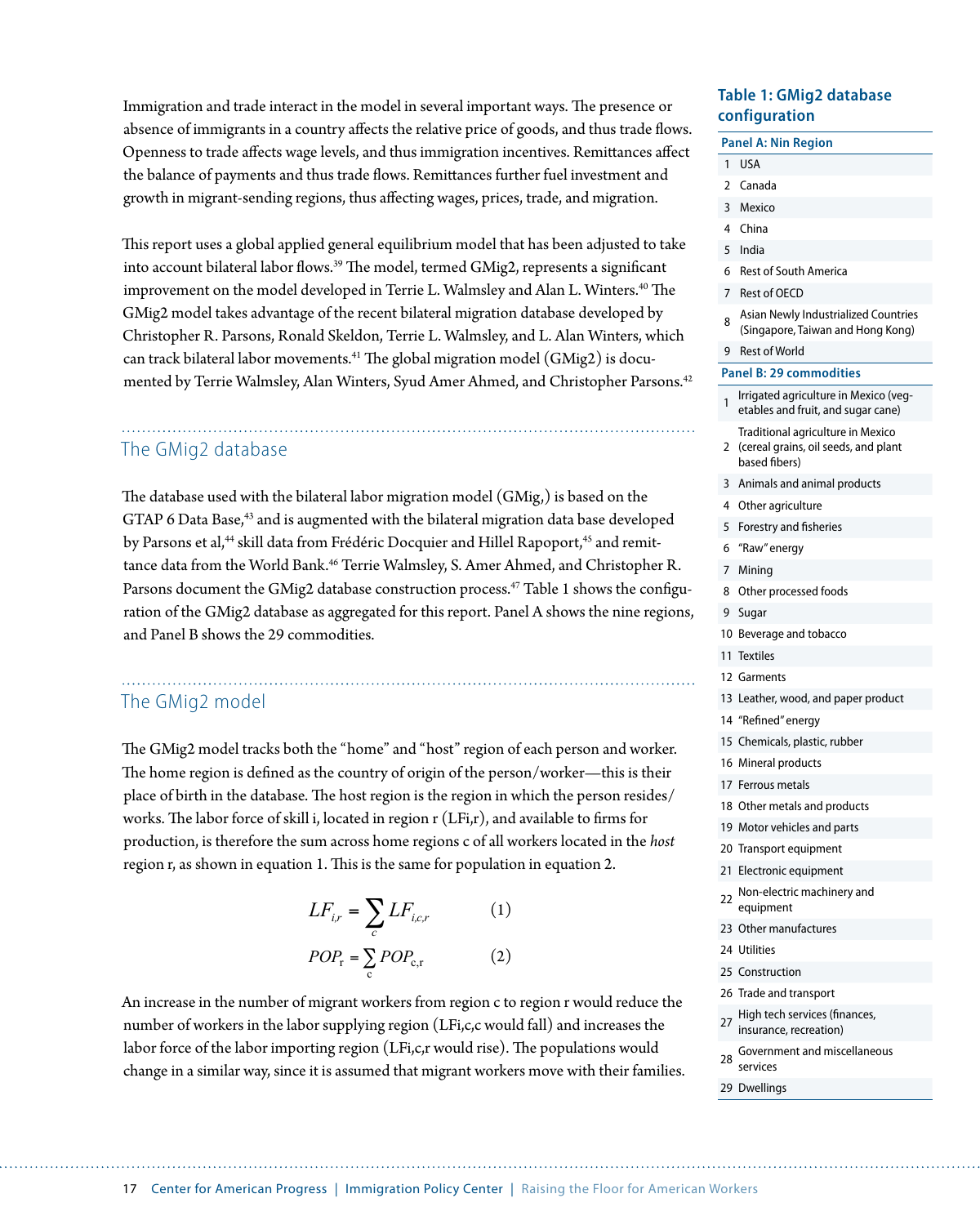Changes in the number of migrants can occur in two ways in the GMig2 model: as an exogenous change in the supply and/or demand for migrant workers, such as changes in quotas; or as endogenous movements of migrant workers in response to wage differentials. Movements in migrant workers occur endogenously in this report, except in the zero Mexican migration scenario, where a hypothetical enforceable quota of zero migrants from Mexico is set without allowing compensating flows based on changing wage differentials.

Migrants are assumed to respond to differences in the real wages between the home (RWi,c,c) and host (RWi,c,r) region. ESUBMIG is a parameter reflecting the extent to which migrants respond to differences in real wages; this parameter would also reflect any restrictions on migration flows imposed by the host or home country policies.

$$
LF_{i,c,r} = A_{i,c,r} \times \left[\frac{RW_{i,c,r}}{RW_{i,c,c}}\right]^{\text{ESUBMIG}_{i,r,s}} \tag{3}
$$

Note that with endogenous movements responding to changes in real wages, migrants can either migrate or return home depending on the trade and/or migration policy's effect on real wages. Policies that increase real wage differentials lead to higher levels of migration, while those which reduce the wage differential lead to lower migration levels.<sup>48</sup>

Migrant workers are assumed to gain a portion of the difference between their nominal wages at home and the nominal wages in the host region, reflecting the fact that their productivities have also changed as they move from the home to the host region and interact with the resources and technology of that host region. Changes in real wages and incomes are also considered, since different purchasing power between regions is also an important factor in the immigrant's decision on whether to migrate.<sup>49</sup>

Changes in migration policies are implemented in two ways in this report:

- 1. The responsiveness of migration to real wage differentials (ESUBMIG) can be shocked to reflect changes in migration policy, which increase or decrease people's ability to migrate in response to wages.
- 2. The ratio of a migrant's wage in the host country to their home country wage can be altered to reflect changes in the productivities of migrants resulting from changes in migration policy. This ratio is referred to as BETA.

A tightening or loosening of migration policy involves reducing or increasing the responsiveness of migrants to wage differentials (ESUBMIG), and/or reducing or increasing the productivity, or lowering the ratio of migrant wages to home wages (BETA). The model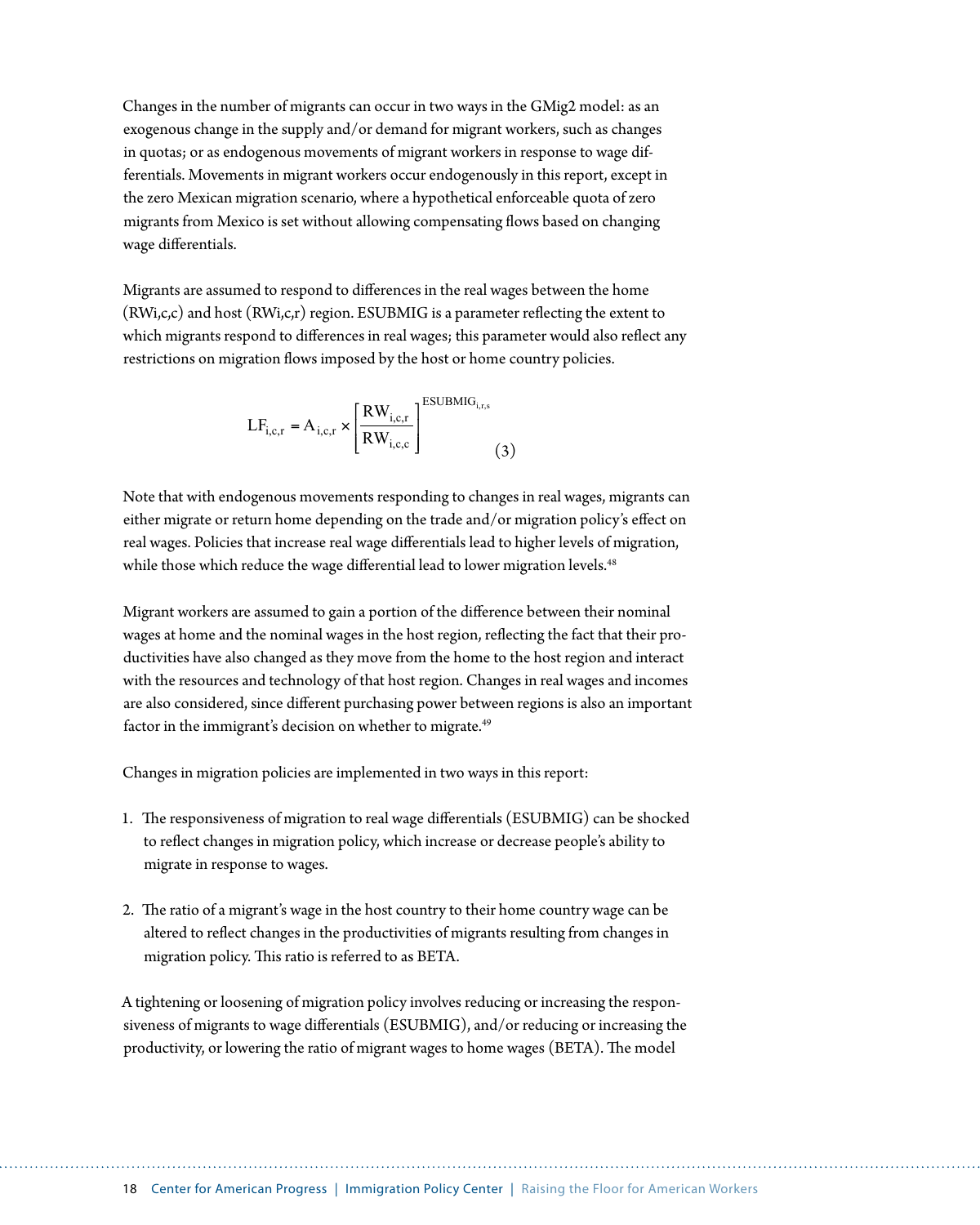is also consistent with standard trade theory—countries benefiting from inward migration experience a decline in the marginal product/wage of labor as they move down their marginal product curves, and production increases as firms gain greater access to cheaper labor. Returns to capital also increase as capital becomes scarce relative to labor. The reverse is true for those countries experiencing outward migration.

Remittances are also an important feature in the model. Remittances are assumed to be a constant proportion of the income received by migrant workers and flow out of the host country back to the permanent residents of the home country. Total remittances, therefore, increase as the number of new migrants or their wages increase. Remittances reduce the income of the migrants and increase the incomes of permanent residents back home. These remittances can have an important offsetting effect on the home economies (labor suppliers), on the incomes of permanent residents remaining at home, and on the current account balances of both the home and host countries. Thus migration works to narrow real wage differentials between countries in two ways: raising labor productivity in the sending country and lowering it in the receiving country ("leveling down") and promoting improvements in living standards in sending regions through remittances (potentially "leveling up").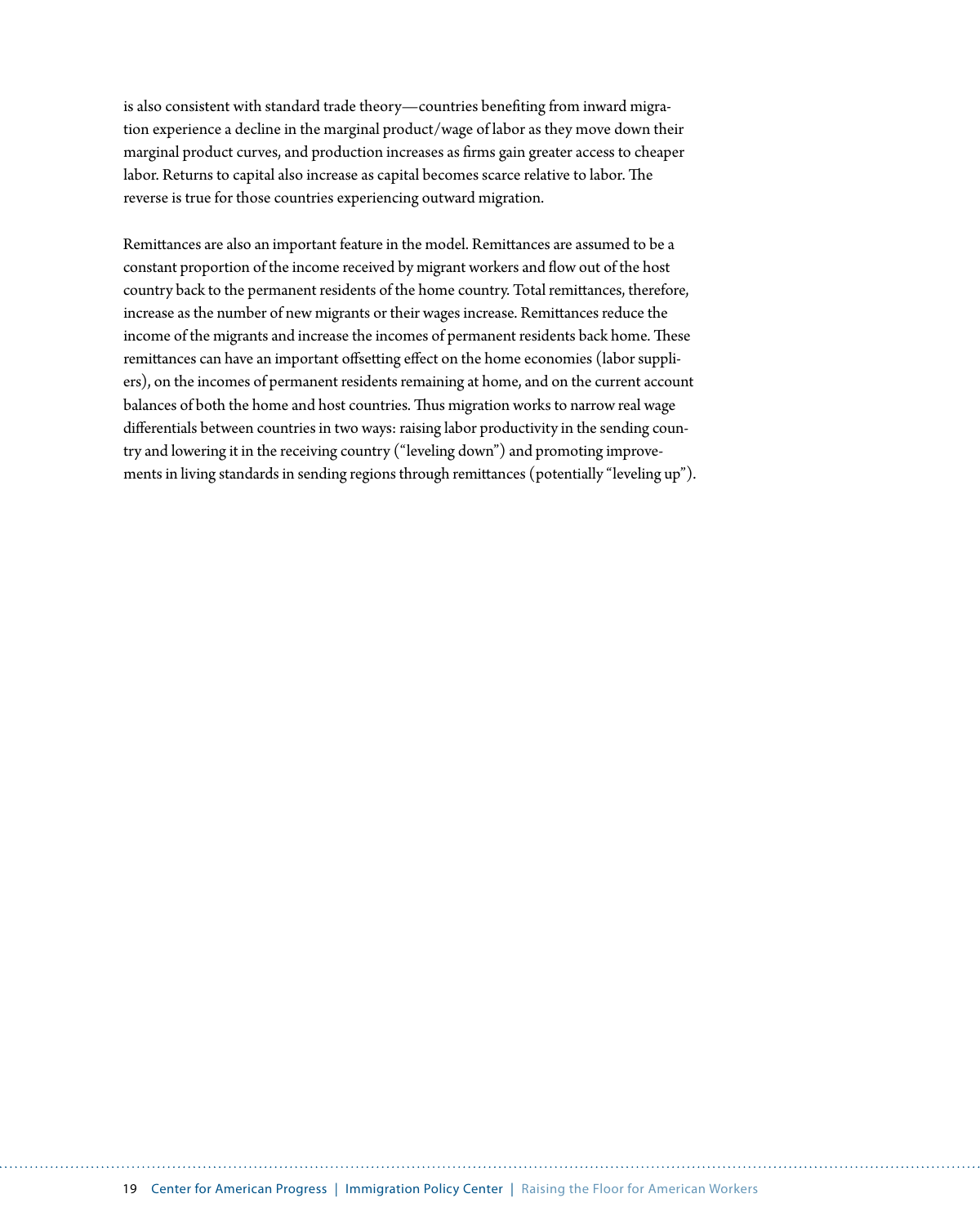# Appendix 2: Macro-economic results of different scenarios

|                                  | <b>Mass deportation</b> | <b>Program for temporary</b><br>workers only | <b>Comprehensive reform</b> |  |  |
|----------------------------------|-------------------------|----------------------------------------------|-----------------------------|--|--|
| Annual change in GDP             |                         |                                              |                             |  |  |
| U.S.                             | $-1.46%$                | 0.44%                                        | 0.84%                       |  |  |
| Mexico                           | 2.75%                   | $-0.41%$                                     | $-0.2%$                     |  |  |
| <b>Annual migration</b>          |                         |                                              |                             |  |  |
| Mexico - Unskilled               | $-3,500,000$            | 571,000                                      | 249,000                     |  |  |
| - Skilled                        | $-570,000$              | 54,000                                       | 41,000                      |  |  |
| Annual change in remittances     |                         |                                              |                             |  |  |
| Mexico                           | $-99.21%$               | 14.49%                                       | 27.68%                      |  |  |
| Annual changes in wages          |                         |                                              |                             |  |  |
| Unskilled                        |                         |                                              |                             |  |  |
| U.S.: Natives                    | \$399                   | $-5102$                                      | \$162                       |  |  |
| U.S.: Mexican<br>immigrants      | \$364                   | $-593$                                       | \$4,405                     |  |  |
| Mexico                           | $-5254$                 | \$47                                         | \$23                        |  |  |
| Skilled                          |                         |                                              |                             |  |  |
| U.S.: Natives                    | $-573$                  | $-57$                                        | \$74                        |  |  |
| U.S.: Mexican<br>immigrants      | $-568$                  | $-56$                                        | \$6,185                     |  |  |
| Mexico                           | $-5800$                 | \$83                                         | \$100                       |  |  |
| Annual change in real returns to |                         |                                              |                             |  |  |
| U.S.: Capital                    | $-1.1%$                 | 0.33%                                        | 0.64%                       |  |  |
| Land                             | $-5.12%$                | 1.67%                                        | 2.19%                       |  |  |
| Resources                        | $-4.33%$                | 1.4%                                         | 2.62%                       |  |  |
| Mexico: Capital                  | 1.59%                   | $-0.24%$                                     | $-0.07%$                    |  |  |
| Land                             | 12.17%                  | $-1.69%$                                     | $-0.45%$                    |  |  |
| Resources                        | 6.3%                    | $-0.68%$                                     | $-0.59%$                    |  |  |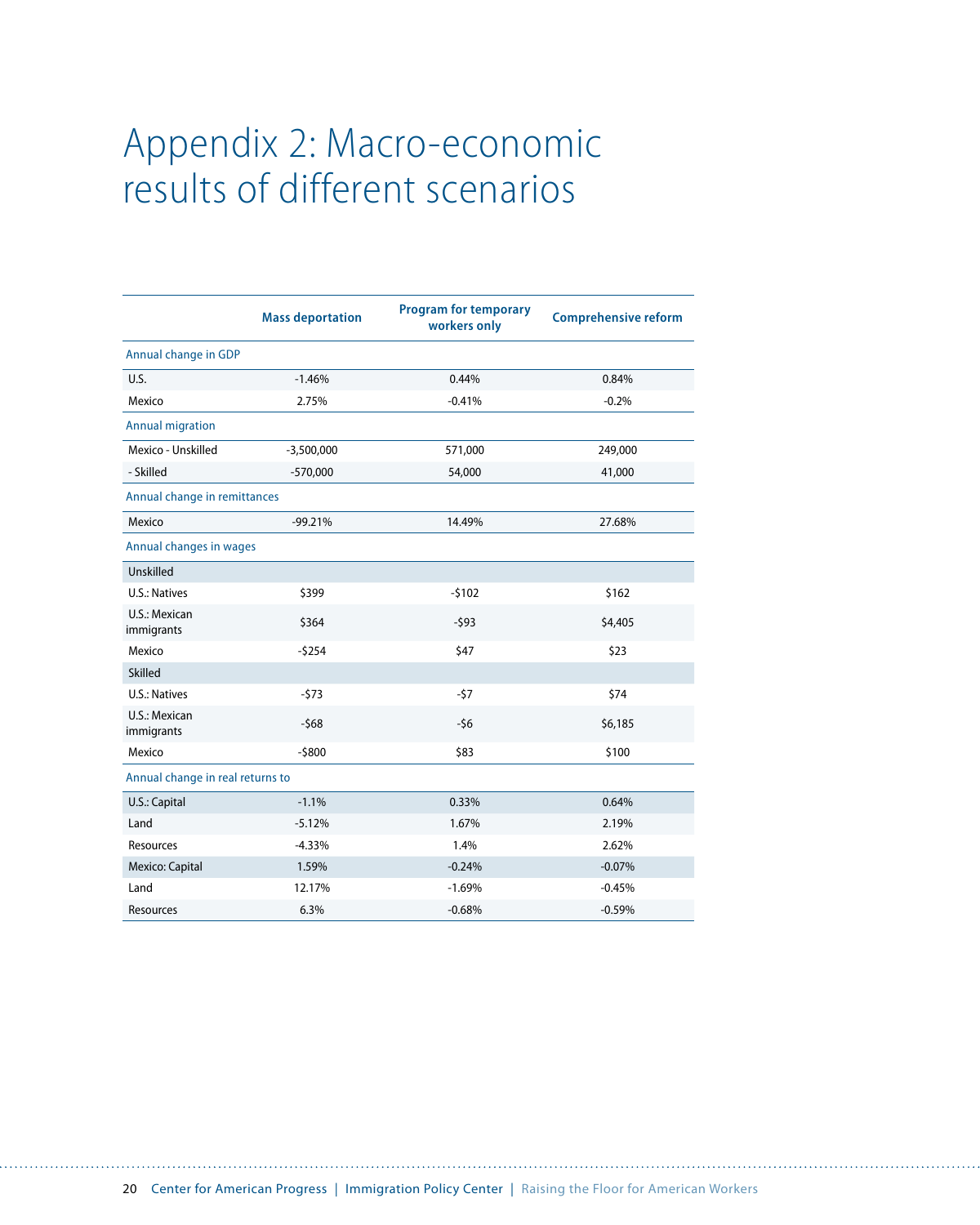# Appendix 3: Different scenarios' annual effect on GDP, 2009-2019

#### **Change in GDP under…**

| Year | Total projected U.S. GDP*<br>(in billions) | Comprehensive reform<br>(0.84%) (in thousands) | Program for temporary<br>workers only (0.44%)<br>(in thousands) | <b>Mass deportation</b><br>$(-1.46%)$ (in thousands) |
|------|--------------------------------------------|------------------------------------------------|-----------------------------------------------------------------|------------------------------------------------------|
| 2009 | \$14,241                                   | \$119,624,400                                  | \$62,660,400                                                    | -\$207,918,600                                       |
| 2010 | \$14,591                                   | \$122,564,400                                  | \$64,200,400                                                    | -\$213,028,600                                       |
| 2011 | \$15,347                                   | \$128,914,800                                  | \$67,526,800                                                    | $-$ \$224,066,200                                    |
| 2012 | \$16,293                                   | \$136,861,200                                  | \$71,689,200                                                    | -\$237,877,800                                       |
| 2013 | \$17,280                                   | \$145,152,000                                  | \$76,032,000                                                    | $-5252,288,000$                                      |
| 2014 | \$18,211                                   | \$152,972,400                                  | \$80,128,400                                                    | $-5265,880,600$                                      |
| 2015 | \$19,077                                   | \$160,246,800                                  | \$83,938,800                                                    | -\$278,524,200                                       |
| 2017 | \$20,749                                   | \$174,291,600                                  | \$91,295,600                                                    | -\$302,935,400                                       |
| 2018 | \$21,617                                   | \$181,582,800                                  | \$95,114,800                                                    | $-5315,608,200$                                      |
| 2019 | \$22,500                                   | \$189,000,000                                  | \$99,000,000                                                    | -\$328,500,000                                       |
|      | Cumulative total                           | \$1,511,210,400                                | \$791,586,400                                                   | $-52,626,627,600$                                    |

Source: Congressional Budget Office, *The Bu[dget and Economic Outlook: Fiscal Years 2009 to 2019](http://www.cbo.gov/ftpdocs/99xx/doc9957/01-07-Outlook.pdf#page=52)* (Washington, DC: January 2009), Table B-1, p. 44.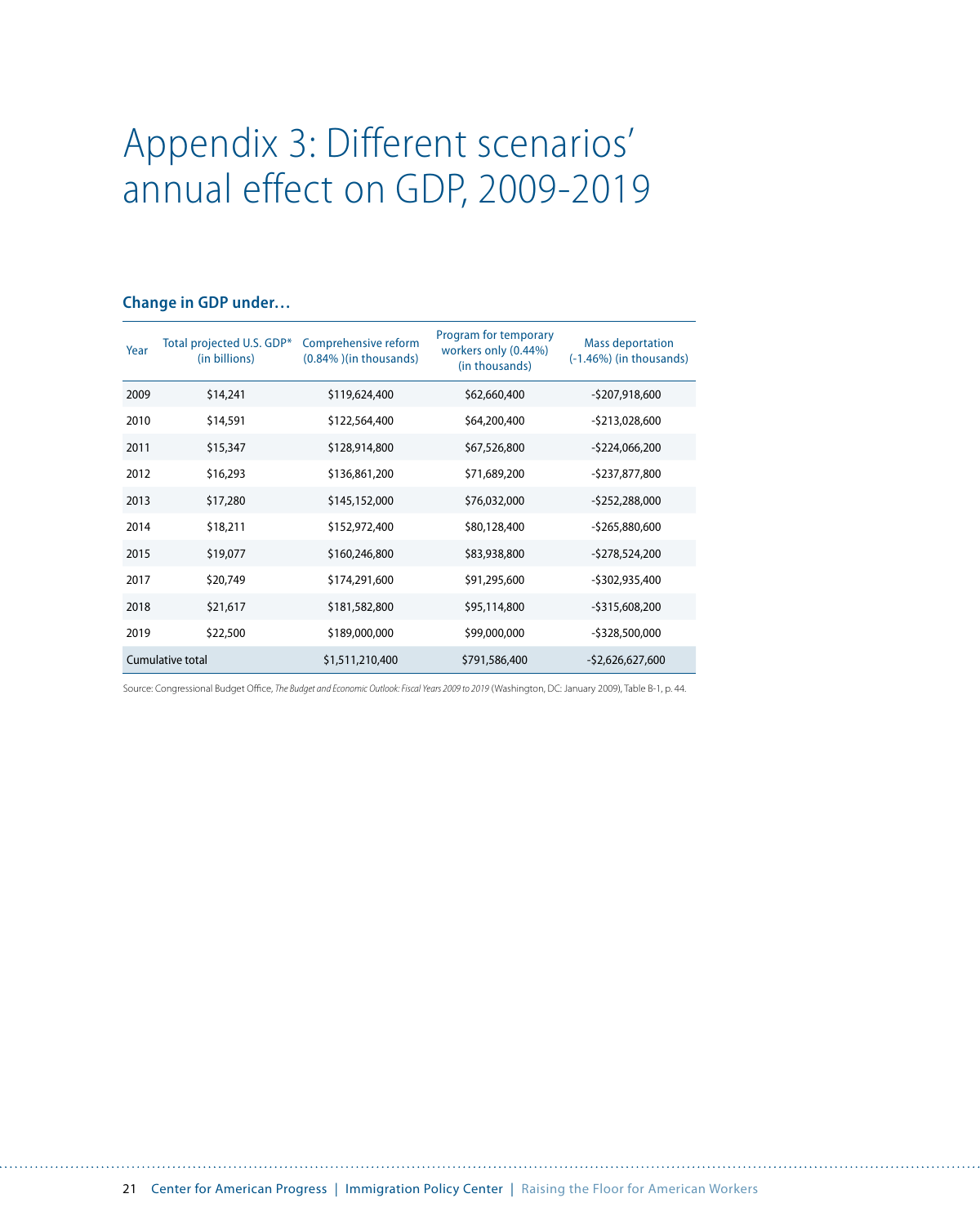# Appendix 4: Different scenarios' effect on economic sectors

|                                       | <b>Mass</b><br><b>Deportation</b> | Temporary-<br><b>Workers Only</b> | Comprehensive<br>immigration reform |
|---------------------------------------|-----------------------------------|-----------------------------------|-------------------------------------|
| Garments                              | $-2.73%$                          | 0.81%                             | 1.24%                               |
| <b>Textiles</b>                       | $-2.43%$                          | 0.72%                             | 1.17%                               |
| Ferrous metals                        | $-1.98%$                          | 0.62%                             | 1.11%                               |
| Other metals and products             | $-1.97%$                          | 0.61%                             | 1.08%                               |
| <b>Transportation equipment</b>       | $-1.86%$                          | 0.60%                             | 1.08%                               |
| Other manufactures                    | $-2.08%$                          | 0.64%                             | 1.05%                               |
| Factor-skilled labor                  | $-1.03%$                          | 0.41%                             | 1.04%                               |
| Electronic equipment                  | $-1.76%$                          | 0.56%                             | 1.02%                               |
| Motor vehicles and parts              | $-1.91%$                          | 0.56%                             | 1.00%                               |
| Nonelectric machinery and equipment   | $-1.77%$                          | 0.54%                             | 0.99%                               |
| Capital goods                         | $-1.74%$                          | 0.51%                             | 0.95%                               |
| Government and miscellaneous services | $-1.50%$                          | 0.45%                             | 0.95%                               |
| Mineral products                      | $-1.73%$                          | 0.53%                             | 0.94%                               |
| Construction                          | $-1.64%$                          | 0.48%                             | 0.91%                               |
| Leather, wood, and paper products     | $-1.72%$                          | 0.52%                             | 0.91%                               |
| Trade and transport                   | $-1.62%$                          | 0.48%                             | 0.89%                               |
| Mining                                | $-1.52%$                          | 0.47%                             | 0.86%                               |
| High-tech services (F.I.R.E.)         | $-1.30%$                          | 0.39%                             | 0.79%                               |
| <b>Utilities</b>                      | $-1.44%$                          | 0.43%                             | 0.79%                               |
| Chemicals, plastic, and rubber        | $-1.42%$                          | 0.45%                             | 0.78%                               |
| Sugar                                 | $-2.06%$                          | 0.62%                             | 0.78%                               |
| Other processed foods                 | $-1.89%$                          | 0.56%                             | 0.72%                               |
| Animals and animal products           | $-1.76%$                          | 0.52%                             | 0.68%                               |
| Refined energy                        | $-1.27%$                          | 0.38%                             | 0.67%                               |
| Forestry and fisheries                | $-1.27%$                          | 0.38%                             | 0.61%                               |
| Beverage and tobacco                  | $-1.81%$                          | 0.53%                             | 0.60%                               |
| <b>Dwellings</b>                      | $-0.49%$                          | 0.14%                             | 0.36%                               |
| Raw energy                            | $-0.41%$                          | 0.13%                             | 0.24%                               |
| Other agriculture                     | $-0.45%$                          | 0.13%                             | 0.17%                               |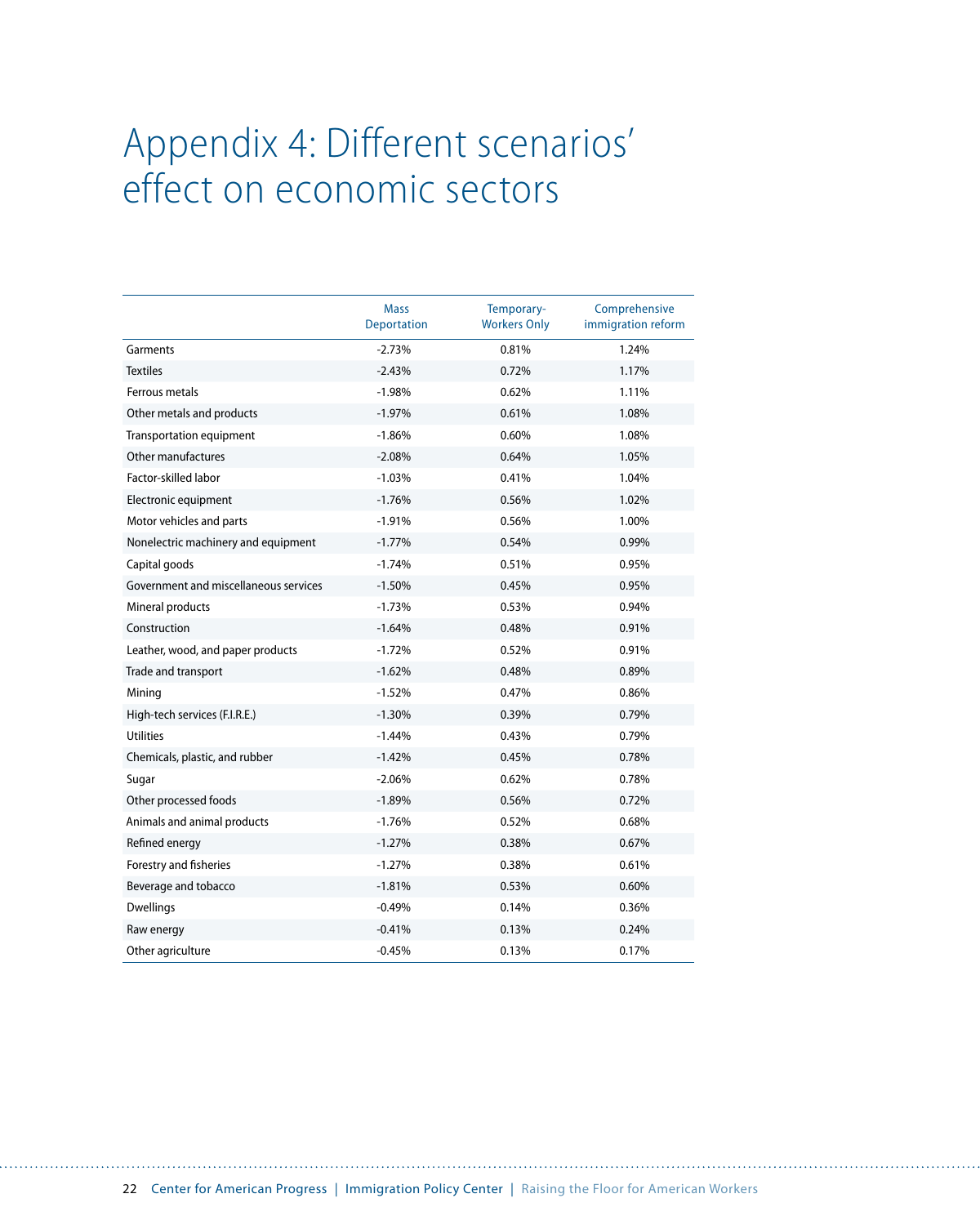### Endnotes

- 1 Dr. Raúl Hinojosa-Ojeda is Founding Director of the North [American Integration](http://naid.sppsr.ucla.edu/Home/Index.htm)  [and Development \(NAID\) Center at the](http://naid.sppsr.ucla.edu/Home/Index.htm) University of California, Los Angeles. Dr. Hinojosa-Ojeda wishes to thank Dr. Robert McCleery and Dr. Fernando De Paolis of the Monterrey Institute for International Studies, and Dr. Paule Cruz Takash and Juan Contreras of the NAID Center, for their assistance on this paper.
- 2 Similarly, an August 2009 report from the Cato Institute which also uses CGE modeling estimates that "a policy that reduces the number of low-skilled immigrant workers by 28.6 percent compared to projected levels would reduce U.S. household welfare by about 0.5 percent, or \$80 billion," while "the positive impact for U.S. households of legalization under an optimal visa tax would be 1.27 percent of GDP or \$180 billion." See Peter B. Dixon and Maureen T. Rimmer, "Restri[ction or Legalization: Measuring the Economic Benefits of Immigration](http://www.freetrade.org/files/pubs/pas/tpa-040.pdf#page=1)  [Reform" \(Wash](http://www.freetrade.org/files/pubs/pas/tpa-040.pdf#page=1)ington: Cato Institute, 2009), p. 1.
- 3 Edward Alden, "Chertoff Battered but Not Bowed by Year in Office," *Financial Times*, March 13, 2006. Cited in Council on Foreign Relations, "U.S. I[mmigration](http://www.cfr.org/content/publications/attachments/Immigration_TFR63.pdf)  [Policy" \(2009](http://www.cfr.org/content/publications/attachments/Immigration_TFR63.pdf)), p. 48.
- 4 Statistics provided to the author by U.S. Border Patrol Headquarters, Office of Public Affairs, September 25, 2009.
- 5 Budget data provided to the author by U.S. Border Patrol Headquarters, Office of Public Affairs, September 25, 2009; apprehension data from the Office of Immigration Statistics, *2008 Yearbook of Immigration Statistics* (Table [35\)](http://www.dhs.gov/xlibrary/assets/statistics/yearbook/2008/table35.xls)  [\(Dep](http://www.dhs.gov/xlibrary/assets/statistics/yearbook/2008/table35.xls)artment of Homeland Security, 2008) and Office of Immigration Statistics, *2004 Yearbook of Immigration Statistics* (Table [37\) \(Dep](http://www.dhs.gov/xlibrary/assets/statistics/yearbook/2004/Table37.xls)artment of Homeland Security, 2004).
- 6 Data provided to the author by U.S. Border Patrol Headquarters, Office of Public Affairs (2009).
- 7 U.S. Department of Homeland Security, "Budget in Brief for Fiscal Year 2005" (p. 13[\), "Bu](http://www.dhs.gov/xlibrary/assets/FY_2005_BIB_4.pdf#page=17)dget in Brief for Fiscal Year 2006" (p. 15)[, "Bu](http://www.dhs.gov/xlibrary/assets/Budget_BIB-FY2006.pdf#page=20)dget in Brief for Fiscal Year 2007" (p. 17[\), "Bu](http://www.dhs.gov/xlibrary/assets/Budget_BIB-FY2007.pdf#page=20)dget in Brief for Fiscal Year 2008" (p. 19[\), 200](http://www.dhs.gov/xlibrary/assets/budget_bib-fy2008.pdf#page=25)9 (p. 19[\), and](http://www.dhs.gov/xlibrary/assets/budget_bib-fy2009.pdf#page=27)  "Budget in Brief for Fiscal Year 2010" (p. 19)[.](http://borderbattles.ssrc.org/Cornelius/)
- 8 [Jeffrey S. Passel and D'Vera Cohn, "A Portrait of Unauthorized Immigrants in the](http://borderbattles.ssrc.org/Cornelius/)  [United States" \(Washington: Pew Hispanic Center, 2009\), p. 1; Michael Hoefer,](http://borderbattles.ssrc.org/Cornelius/)  [Nancy Rytina, and Bryan C. Baker, "Estimates of the Unauthorized Immigrant](http://borderbattles.ssrc.org/Cornelius/)  [Population Residing in the United States: January 2008" \(Department of](http://borderbattles.ssrc.org/Cornelius/)  [Homeland Security, 2009\), p. 2; U.S. Immigration and Naturalization Service](http://borderbattles.ssrc.org/Cornelius/)*,*  ["Estimates of the Unauthorized Immigrant Population Residing in the United](http://borderbattles.ssrc.org/Cornelius/)  [States: 1990 to 2000" \(Department of Homeland Security, 2003\) p. 10.](http://borderbattles.ssrc.org/Cornelius/)
- 9 [Jeffrey S. Passel and D'Vera Cohn, "Trends in Unauthorized Immigration: Un](http://borderbattles.ssrc.org/Cornelius/)[documented Inflow Now Trails Legal Inflow" \(Washington: Pew Hispanic Center,](http://borderbattles.ssrc.org/Cornelius/)  [2008\) p. 1; Michael Hoefer, Nancy Rytina, and Bryan C. Baker, "Estimates of the](http://borderbattles.ssrc.org/Cornelius/)  [Unauthorized Immigrant Population Residing in the United States: January](http://borderbattles.ssrc.org/Cornelius/)  [2008" \(Department of Homeland Security, 2009\) p. 1.](http://borderbattles.ssrc.org/Cornelius/)
- 10 [Wayne A. Cornelius and others, "Controlling Unauthorized Immigration from](http://borderbattles.ssrc.org/Cornelius/)  [Mexico: The Failure of "Prevention Through Deterrence" and the Need for](http://borderbattles.ssrc.org/Cornelius/)  [Comprehensive Reform" \(Washington: Immigration Policy Center and the Center](http://borderbattles.ssrc.org/Cornelius/)  [for Comparative Immigration Studies at the University of California San Diego,](http://borderbattles.ssrc.org/Cornelius/)  [2008\) p. 3.](http://borderbattles.ssrc.org/Cornelius/)
- 11 ["Impacts of Border Enforcement on Unauthorized Mexican Migration to the](http://borderbattles.ssrc.org/Cornelius/)  [United States," available at http://borderbattles.ssrc.org/Cornelius/.](http://borderbattles.ssrc.org/Cornelius/)
- 12 [Wayne A. Cornelius and others, "Current Migration Trends from Mexico: What Are](http://borderbattles.ssrc.org/Cornelius/) [the Impacts of the Economic Crisis and U.S. Enforcement Strategy?" \(San Diego:](http://borderbattles.ssrc.org/Cornelius/)  [Center for Comparative Immigration Studies at the University of California San](http://borderbattles.ssrc.org/Cornelius/)  [Diego, 2009\).](http://borderbattles.ssrc.org/Cornelius/)
- 13 [Government Accountability Office, "Illegal Immigration: Border-Crossing Deaths](http://borderbattles.ssrc.org/Cornelius/)  [Have Doubled Since 1995," GAO-06-770, Report to the Honorable Bill Frist,](http://borderbattles.ssrc.org/Cornelius/)  [Majority Leader, U.S. Senate, August 2006, pp. 3-4.](http://borderbattles.ssrc.org/Cornelius/)
- 14 [Maria Jimenez, "Humanitarian Crisis: Migrant Deaths at the U.S.-Mexico Border"](http://borderbattles.ssrc.org/Cornelius/)  [\(San Diego: American Civil Liberties Union of San Diego & Imperial Counties and](http://borderbattles.ssrc.org/Cornelius/)  [Mexico's National Commission of Human Rights, 2009\), p. 17.](http://borderbattles.ssrc.org/Cornelius/)
- 15 ["Impacts of Border Enforcement on Unauthorized Mexican Migration to the](http://borderbattles.ssrc.org/Cornelius/)  [United States," available at http://borderbattles.ssrc.org/Cornelius/.](http://borderbattles.ssrc.org/Cornelius/)
- 16 [Julia Preston, "Mexican Data Show Migration to the U.S. in Decline,"](http://borderbattles.ssrc.org/Cornelius/) *The New York Times*[, May 14, 2009. Cites immigrants and social workers who say that](http://borderbattles.ssrc.org/Cornelius/)  [smugglers' fees in Mexicali for a trip to Los Angeles are \\$3,000 to \\$5,000.](http://borderbattles.ssrc.org/Cornelius/)
- 17 [Douglas S. Massey, Jorge Durand, and Nolan J. Malone,](http://borderbattles.ssrc.org/Cornelius/) *Beyond Smoke and [Mirrors: Mexican Immigration in an Era of Economic Integration](http://borderbattles.ssrc.org/Cornelius/)* (New York: [Russell Sage Foundation, 2003\), pp. 128-133.](http://borderbattles.ssrc.org/Cornelius/)
- 18 [J. David Brown, Julie L. Hotchkiss, and Myriam Quispe-Agnoli, "Undocumented](http://borderbattles.ssrc.org/Cornelius/)  [Worker Employment and Firm Survivability." Working Paper 2008-28 \(Federal](http://borderbattles.ssrc.org/Cornelius/)  [Reserve Bank of Atlanta, 2008\).](http://borderbattles.ssrc.org/Cornelius/)
- 19 [Gordon H. Hanson and Craig McIntosh, "The Great Mexican Emigration." Working](http://borderbattles.ssrc.org/Cornelius/)  [Paper 13675 \(National Bureau of Economic Research, 2007\).](http://borderbattles.ssrc.org/Cornelius/)
- 20 [United Nations Department of Economic and Social Affairs/Population Division,](http://borderbattles.ssrc.org/Cornelius/)  "*[World Population Prospects: The 2008 Revision – Highlights"](http://borderbattles.ssrc.org/Cornelius/)* (2009) p. 67.
- 21 [Fernando Sedano, "Economic Implications of Mexico's Sudden Demographic](http://borderbattles.ssrc.org/Cornelius/)  Transition," *[Business Economics](http://borderbattles.ssrc.org/Cornelius/)* 43 (3) (2008).
- 22 [Nancy Rytina and John Simanski, "Apprehensions by the U.S. Border Patrol:](http://borderbattles.ssrc.org/Cornelius/)  2005-2008" [\(Department of Homeland Security, 2009\), p. 2.](http://borderbattles.ssrc.org/Cornelius/)
- 23 [Massey, Durand, and Malone,](http://borderbattles.ssrc.org/Cornelius/) *Beyond Smoke and Mirrors,* p. 90.
- 24 Shirley J. Smith, Roger G. Kramer, and Audrey Singer, "Characteristics and Labor [Market Behavior of the Legalized Population Five Years Following Legalization"](http://borderbattles.ssrc.org/Cornelius/)  [\(U.S. Department of Labor, 1996\), p. 102.](http://borderbattles.ssrc.org/Cornelius/)
- 25 [Sherrie A. Kossoudji and Deborah A. Cobb-Clark, "IRCA's Impact on the Occupa](http://borderbattles.ssrc.org/Cornelius/)[tional Concentration and Mobility of Newly-Legalized Mexican Men,"](http://borderbattles.ssrc.org/Cornelius/) *Journal of [Population Economics](http://borderbattles.ssrc.org/Cornelius/)* 13 (1) (2000): 81-98.
- 26 [Franciso L. Rivera-Batiz, "Undocumented Workers in the Labor Market: An](http://borderbattles.ssrc.org/Cornelius/)  [Analysis of the Earnings of Legal and Illegal Mexican Immigrants in the United](http://borderbattles.ssrc.org/Cornelius/)  States," *[Journal of Population Economics](http://borderbattles.ssrc.org/Cornelius/)* 12 (1) (1999): 91-116.
- 27 [Catalina Amuedo-Dorantes, Cynthia Bansak, and Steven Raphael, "Gender Differ](http://borderbattles.ssrc.org/Cornelius/)[ences in the Labor Market: Impact of IRCA,"](http://borderbattles.ssrc.org/Cornelius/) *American Economic Review* 97 (2) [\(2007\): 412-416.](http://borderbattles.ssrc.org/Cornelius/)
- 28 [Sherrie A. Kossoudji and Deborah A. Cobb-Clark, "Coming Out of the Shadows:](http://borderbattles.ssrc.org/Cornelius/)  [Learning about Legal Status and Wages from the Legalized Population,"](http://borderbattles.ssrc.org/Cornelius/) *Journal of Labor Economics* [20 \(3\) \(2002\): 598-628.](http://borderbattles.ssrc.org/Cornelius/)
- 29 Kossoudii and Cobb-Clark, "Coming Out of the Shadows."
- 30 [Paule Cruz Takash and Raúl Hinojosa-Ojeda, "The IRCA Stories: Household](http://borderbattles.ssrc.org/Cornelius/)  [Surveys and Oral Histories 20 years after Legalization." Working Paper \(North](http://borderbattles.ssrc.org/Cornelius/)  [American Integration and Development Center, University of California Los](http://borderbattles.ssrc.org/Cornelius/)  [Angeles, forthcoming\).](http://borderbattles.ssrc.org/Cornelius/)
- 31 [Pia M. Orrenius and Madeline Zavodny, "Do Amnesty Programs Encourage Illegal](http://borderbattles.ssrc.org/Cornelius/) [Immigration? Evidence from the Immigration Reform and Control Act \(IRCA\)."](http://borderbattles.ssrc.org/Cornelius/)  [Working Paper 2001-19 \(Federal Reserve Bank of Atlanta, 2001\) p. 14.](http://borderbattles.ssrc.org/Cornelius/)
- 32 [See Alberto Dávila, José A. Pagán, and Montserrat Viladrich Grau, "The Impact of](http://borderbattles.ssrc.org/Cornelius/)  [IRCA on the Job Opportunities and Earnings of Mexican-American and Hispanic-](http://borderbattles.ssrc.org/Cornelius/)American Workers," *[International Migration Review](http://borderbattles.ssrc.org/Cornelius/)* 32 (1) (1998): 79-95; Julie A. [Phillips and Douglas S. Massey, "The New Labor Market: Immigrants and Wages](http://borderbattles.ssrc.org/Cornelius/)  After IRCA," *Demography* [36 \(2\) \(1999\): 233-246; Pia M. Orrenius and Madeline](http://borderbattles.ssrc.org/Cornelius/)  [Zavodny, "Do Amnesty Programs Reduce Undocumented Immigration?](http://borderbattles.ssrc.org/Cornelius/)  Evidence from IRCA," *Demography* [40 \(3\) \(2003\): 437-50.](http://borderbattles.ssrc.org/Cornelius/)
- 33 [Similarly, an August 2009 report from the Cato Institute which also uses CGE](http://borderbattles.ssrc.org/Cornelius/)  [modeling estimates that "a policy that reduces the number of low-skilled](http://borderbattles.ssrc.org/Cornelius/)  [immigrant workers by 28.6 percent compared to projected levels would reduce](http://borderbattles.ssrc.org/Cornelius/)  [U.S. household welfare by about 0.5 percent, or \\$80 billion," while "the positive](http://borderbattles.ssrc.org/Cornelius/)  [impact for U.S. households of legalization under an optimal visa tax would be](http://borderbattles.ssrc.org/Cornelius/)  [1.27 percent of GDP or \\$180 billion." See Peter B. Dixon and Maureen T. Rimmer,](http://borderbattles.ssrc.org/Cornelius/)  ["Restriction or Legalization: Measuring the Economic Benefits of Immigration](http://borderbattles.ssrc.org/Cornelius/)  [Reform" \(Washington: Cato Institute, 2009\), p. 1.](http://borderbattles.ssrc.org/Cornelius/)
- 34 [Rajeev Goyle and David A. Jaeger, "Deporting the Undocumented: A Cost As](http://borderbattles.ssrc.org/Cornelius/)[sessment" \(Washington: Center for American Progress,](http://borderbattles.ssrc.org/Cornelius/) 2005).
- 35 [Congressional Budget Office, "The Budget and Economic Outlook: Fiscal Years](http://borderbattles.ssrc.org/Cornelius/)  [2009 to 2019" \(2009\) Table B-1, p. 44.](http://borderbattles.ssrc.org/Cornelius/)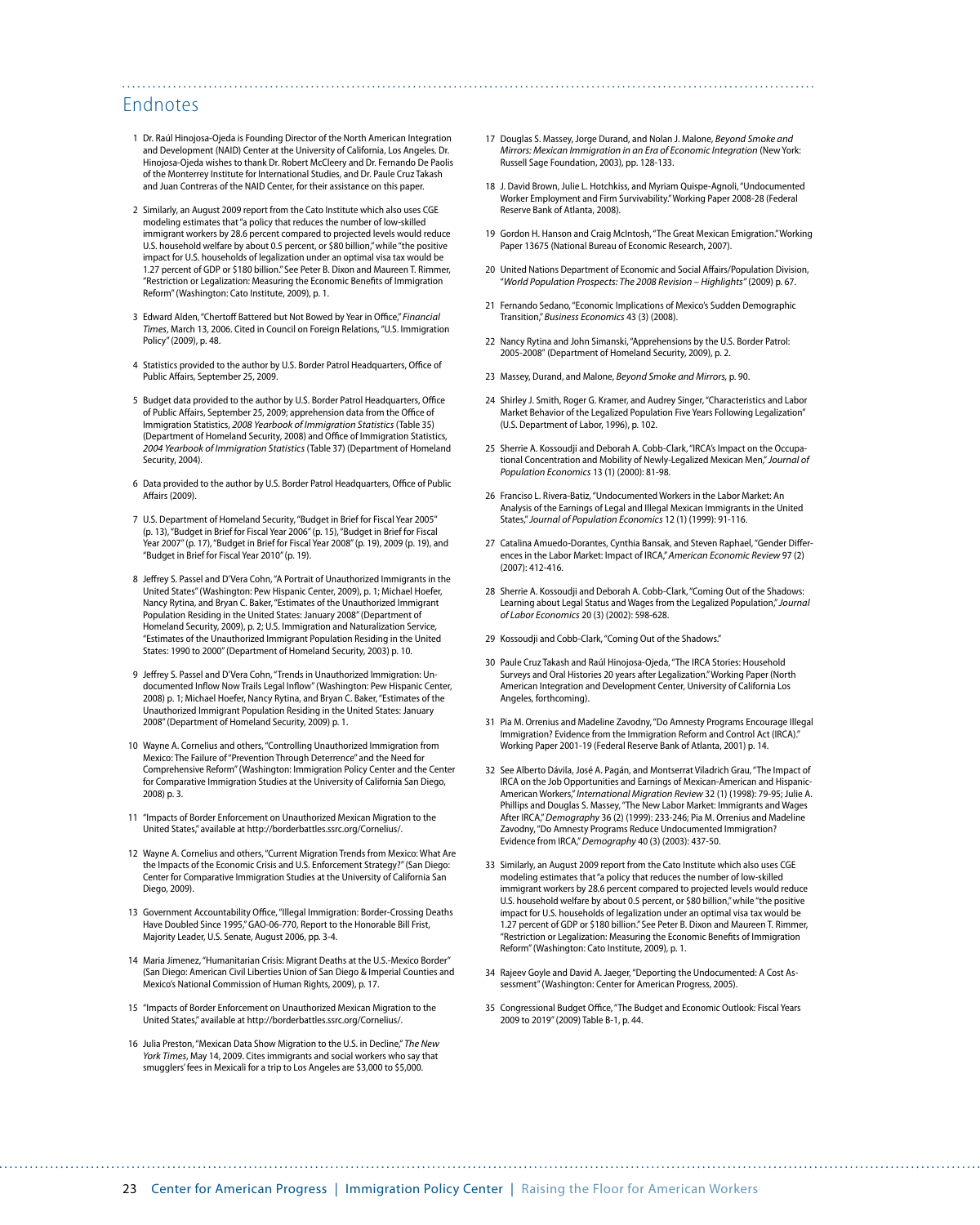- 36 [Raúl Hinojosa-Ojeda, Robert McCleery, Fernando DePaolis and Terrie Walmsley,](http://borderbattles.ssrc.org/Cornelius/)  ["North American Alternative Scenarios: Immigration Reform, NAFTA and the](http://borderbattles.ssrc.org/Cornelius/)  [Global Economy" \(2009\). Paper commissioned by the Commission for Labor Co](http://borderbattles.ssrc.org/Cornelius/)[operation seminar, "Population and Aging and Labor Market Interdependence](http://borderbattles.ssrc.org/Cornelius/)  [in North America." The CLC is an international organization created under the](http://borderbattles.ssrc.org/Cornelius/)  [North American Agreement on Labor Cooperation.](http://borderbattles.ssrc.org/Cornelius/)
- 37 [Paul S. Armington, "A Theory of Demand for Products Distinguished by Place of](http://borderbattles.ssrc.org/Cornelius/)  Production," *[International Monetary Fund](http://borderbattles.ssrc.org/Cornelius/) Staff Papers* 16 (1) (1969): 159-178.
- 38 [Pia M. Orrenius, "Illegal Immigration and Enforcement Along the U.S.–Mexico](http://borderbattles.ssrc.org/Cornelius/)  [Border: An Overview," \(Dallas: Federal Reserve Bank of Dallas, 2001\).](http://borderbattles.ssrc.org/Cornelius/)
- 39 Thomas W. Hertel, ed., *[Global Trade Analysis: Modeling and Applications](http://borderbattles.ssrc.org/Cornelius/)*  [\(Cambridge, MA: Cambridge University Press, 1997\).](http://borderbattles.ssrc.org/Cornelius/)
- 40 [Terrie L. Walmsley and Alan L. Winters, "Relaxing the Restrictions on the Tempo](http://borderbattles.ssrc.org/Cornelius/)[rary Movement of Natural Persons: A Simulation Analysis,"](http://borderbattles.ssrc.org/Cornelius/) *Journal of Economic Integration* [20 \(4\) \(2006\).](http://borderbattles.ssrc.org/Cornelius/)
- 41 [Christopher R. Parsons and others, "Quantifying the International Bilateral](http://borderbattles.ssrc.org/Cornelius/)  [Movements of Migrants." Working Paper T13 \(Development Research Centre](http://borderbattles.ssrc.org/Cornelius/)  [on Migration, Globalisation and Poverty, University of Sussex, United Kingdom,](http://borderbattles.ssrc.org/Cornelius/)  [2005\).](http://borderbattles.ssrc.org/Cornelius/)
- 42 [Terrie Walmsley and others, "Measuring the Impact of the Movement of Labour](http://borderbattles.ssrc.org/Cornelius/)  [Using a Model of Bilateral Migration Flows" \(West Lafayette, IN: Center for Global](http://borderbattles.ssrc.org/Cornelius/)  [Trade Analysis, 2007.\)](http://borderbattles.ssrc.org/Cornelius/)
- 43 [Betina V. Dimaranan, ed., "Global Trade, Assistance, and Production: The GTAP 6](http://borderbattles.ssrc.org/Cornelius/)  [Data Base" \(West Lafayette, IN: Center for Global Trade Analysis, 2006\).](http://borderbattles.ssrc.org/Cornelius/)
- 44 [Christopher R. Parsons, Ronald Skeldon, Terrie L. Walmsley, and L. Alan Winters,](http://borderbattles.ssrc.org/Cornelius/)  *[Quantifying the International Bilateral Movements of Migrants](http://borderbattles.ssrc.org/Cornelius/)*, Working Pa-[per T13 \(Development Research Centre on Migration, Globalisation and Poverty,](http://borderbattles.ssrc.org/Cornelius/)  [University of Sussex, United Kingdom, 2005\).](http://borderbattles.ssrc.org/Cornelius/)
- 45 Frédéric Docquier [and Hillel Rapoport, "Skilled Migration: The Perspective of](http://borderbattles.ssrc.org/Cornelius/)  [Developing Countries." Discussion Paper No. 2873 \(Institute for the Study of](http://borderbattles.ssrc.org/Cornelius/)  [Labor, 2007\).](http://borderbattles.ssrc.org/Cornelius/)
- 46 Dilip Ratha and Zhimei Xu, *[Migration and Remittances Factbook](http://borderbattles.ssrc.org/Cornelius/)* (Washing[ton: World Bank, 2008\).](http://borderbattles.ssrc.org/Cornelius/)
- 47 [Terrie L. Walmsley, S. Amer Ahmed, and Christopher R. Parsons, "A Global](http://borderbattles.ssrc.org/Cornelius/)  [Bilateral Migration Data Base: Skilled Labor, Wages and Remittances" \(West](http://borderbattles.ssrc.org/Cornelius/)  [Lafayette, IN: Center for Global Trade Analysis, 2007\).](http://borderbattles.ssrc.org/Cornelius/)
- 48 [Given the counterfactual comparative statics nature of the scenarios, this can](http://borderbattles.ssrc.org/Cornelius/)  [best be interpreted as deterring migration \(a smaller inflow leading up to the](http://borderbattles.ssrc.org/Cornelius/)  [base year\) rather than literally inducing return migration.](http://borderbattles.ssrc.org/Cornelius/)
- 49 [Hans Timmer and Dominique van der Mensbrugghe, "International Migration,](http://borderbattles.ssrc.org/Cornelius/)  [Purchasing Power Parity \(PPP\) and the Money Metric of Welfare Gains" \(2001\).](http://borderbattles.ssrc.org/Cornelius/)  [Paper prepared for the 9th Annual Conference on Global Economic Analysis,](http://borderbattles.ssrc.org/Cornelius/)  [Addis Ababa, Ethiopia, June 15-17, 2001.](http://borderbattles.ssrc.org/Cornelius/)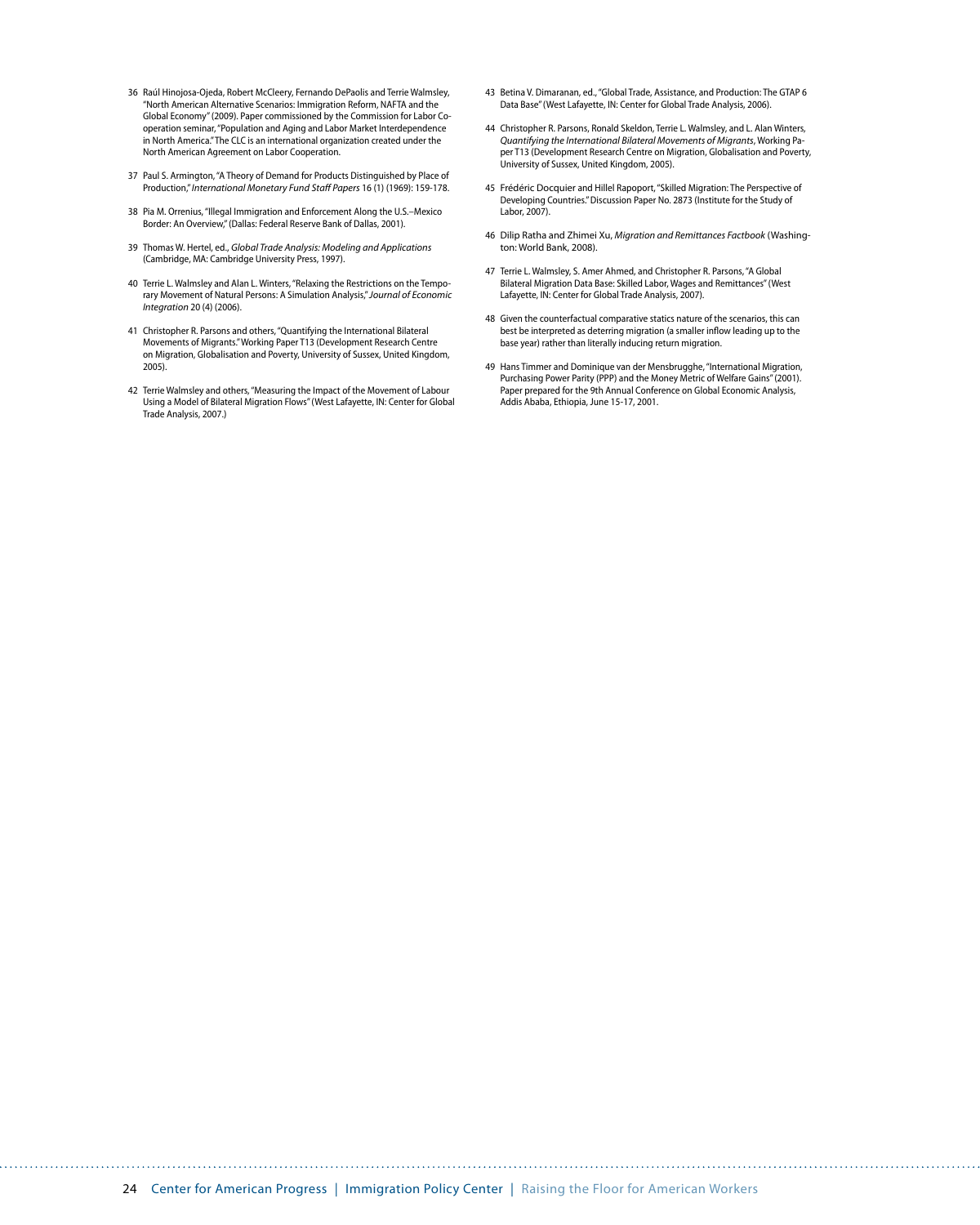### About the author

[Dr. Raúl Hinojosa-Ojeda](http://naid.sppsr.ucla.edu/Staff/Staff.html) is founding director of the North American Integration and Development Center at the University of California, Los Angeles.

### Acknowledgments

Dr. Hinojosa-Ojeda wishes to thank Dr. Robert McCleery and Dr. Fernando De Paolis of the Monterrey Institute for International Studies, Dr. Paule Cruz Takash and Juan Contreras of the NAID Center, and Walter Ewing, Ph.D., senior researcher of the Immigration Policy Center for their assistance on this paper. The author also would like to acknowledge support for earlier versions of this research from the [North American](http://www.naalc.org)  [Commission on Labor Cooperation](http://www.naalc.org) and the [William C. Velasquez Institute.](http://www.wcvi.org/intermestic_initiatives/immigwhitepaper012309.htm)